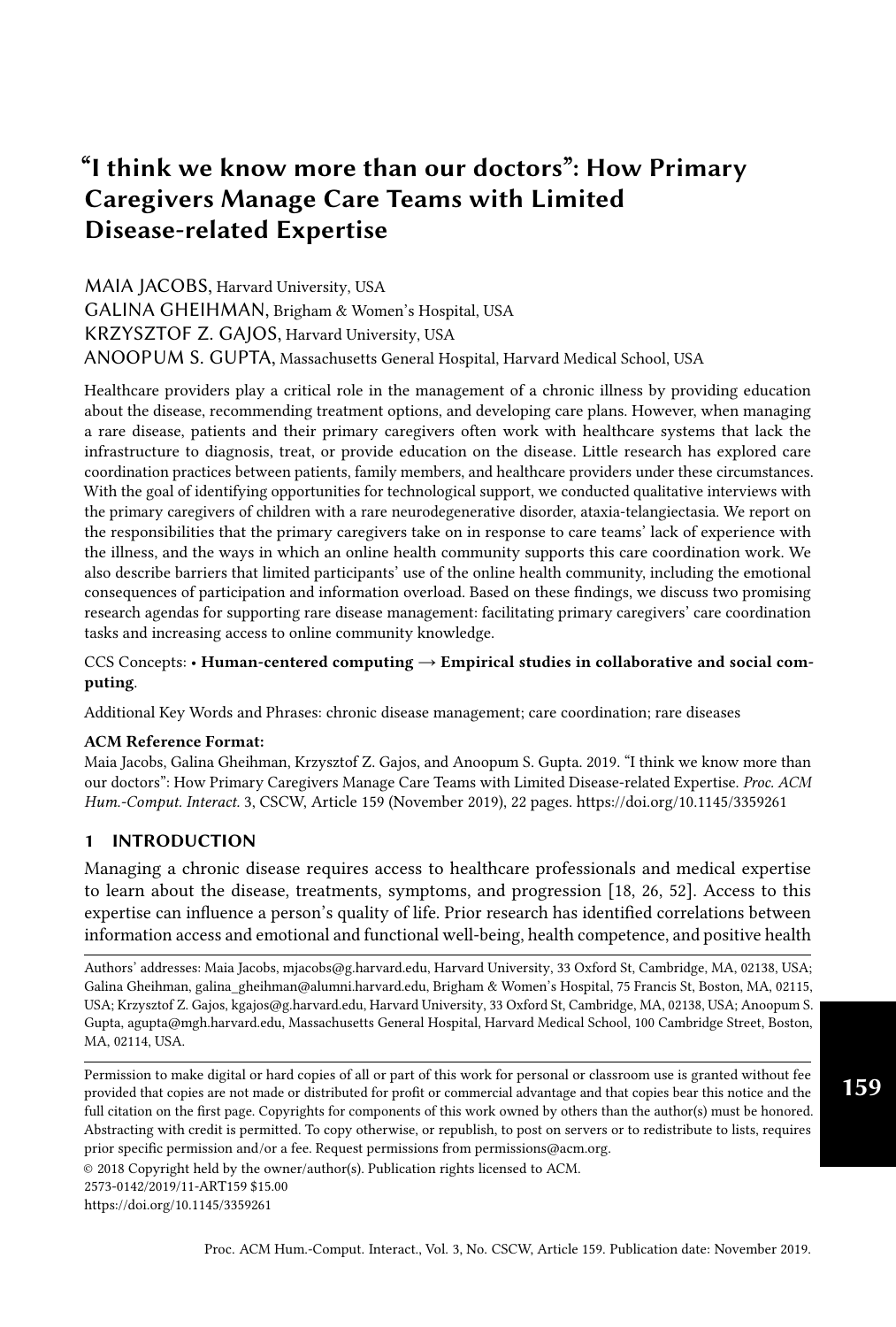behavior change [\[3,](#page-18-1) [4,](#page-18-2) [20\]](#page-19-1). However, when managing a rare disease people often face difficulties accessing disease-related expertise and work with care teams who have limited knowledge about their disease or are inexperienced in its treatment [\[8,](#page-18-3) [55\]](#page-20-1). Few studies have explored how patients and primary caregivers cope with these challenges, and the strategies they use to learn about their health situations. A better understanding of current health management strategies is needed to inform the design of support systems that can help people overcome challenges within this context.

Towards this goal, we conducted an interview study with 15 primary caregivers of children with a rare neurodegenerative disorder, ataxia-telangiectasia (A-T). We use A-T as a case study to explore opportunities to better support the management of rare chronic conditions. A-T is an informative disease to study because it exemplifies many challenges faced by families coping with chronic degenerative diseases. First, the disease trajectories result in regular changes in health status which, in turn, necessitate changes in treatment and support strategies. Second, children with A-T follow diverse health trajectories, so while there are opportunities to learn from other families, there is also much uncertainty about each individual patient's future trajectory. Finally, like other rare genetic diseases, A-T is a multi-system disorder. It affects the central and peripheral nervous systems, the immunological system, and has a predisposition for cancer development. Thus, optimal care of individuals with A-T involves care distributed among a complex care team, often including neurologists, immunologists, pulmonologists, oncologists, therapists, and school systems. Therefore, effective strategies for supporting A-T management may be useful for other families experiencing a range of rare chronic diseases.

In this study, we partnered with the Ataxia-Telangiectasia Children's Project (A-TCP), a non-profit organization that raises funds to support the development of life-improving treatments for A-T and develops resources for families coping with A-T. Events organized by the A-TCP provided us with the opportunity to meet with families caring for children with A-T who live across the United States, and who each work with a different healthcare system. We were interested in learning how primary caregivers manage A-T in daily life, the challenges they face related to health management and care coordination, and current strategies they use to address these challenges. Specifically, our research questions included: (1) What are primary caregivers' health management tasks when caring for a child with A-T? (2) What challenges do primary caregivers encounter when working with care teams inexperienced with their child's disease? (3) What are primary caregivers' current strategies for coping with challenges related to A-T management and care coordination?

Utilizing language from prior care coordination research, and for clarity and consistency, we use the term "primary caregiver" to refer to the participants of this study. As defined in prior literature, a primary caregiver is the person responsible for the daily care and health decision making for the child [\[16,](#page-18-4) [45\]](#page-20-2). Every participant we interviewed was the parent or guardian of a child with A-T and a primary caregiver for their child. We use the term "care teams" to describe the large, complex, and multidisciplinary teams of people involved in the child's care. As described in [\[69,](#page-21-1) [76\]](#page-21-2), care teams include healthcare workers with different backgrounds and goals. In the context of A-T, these care teams (described in more details in section [4.1.2\)](#page-5-0), often included neurologists, immunologists, therapists, primary care providers, as well as school nurses, teachers, and aids.

Through interviews, we found that primary caregivers regularly took on health management tasks as a direct response to working with care teams who had limited knowledge of the disease itself. While our focus was on understanding health management and care coordination experiences, a cross-sectional theme that emerged within our data was the important role of online community support. Therefore, we first present the tasks that primary caregivers regularly undertook while interacting with their care teams, and then outline the ways in which use of an online health community (OHC) supported this care coordination work. We also report on barriers, such issues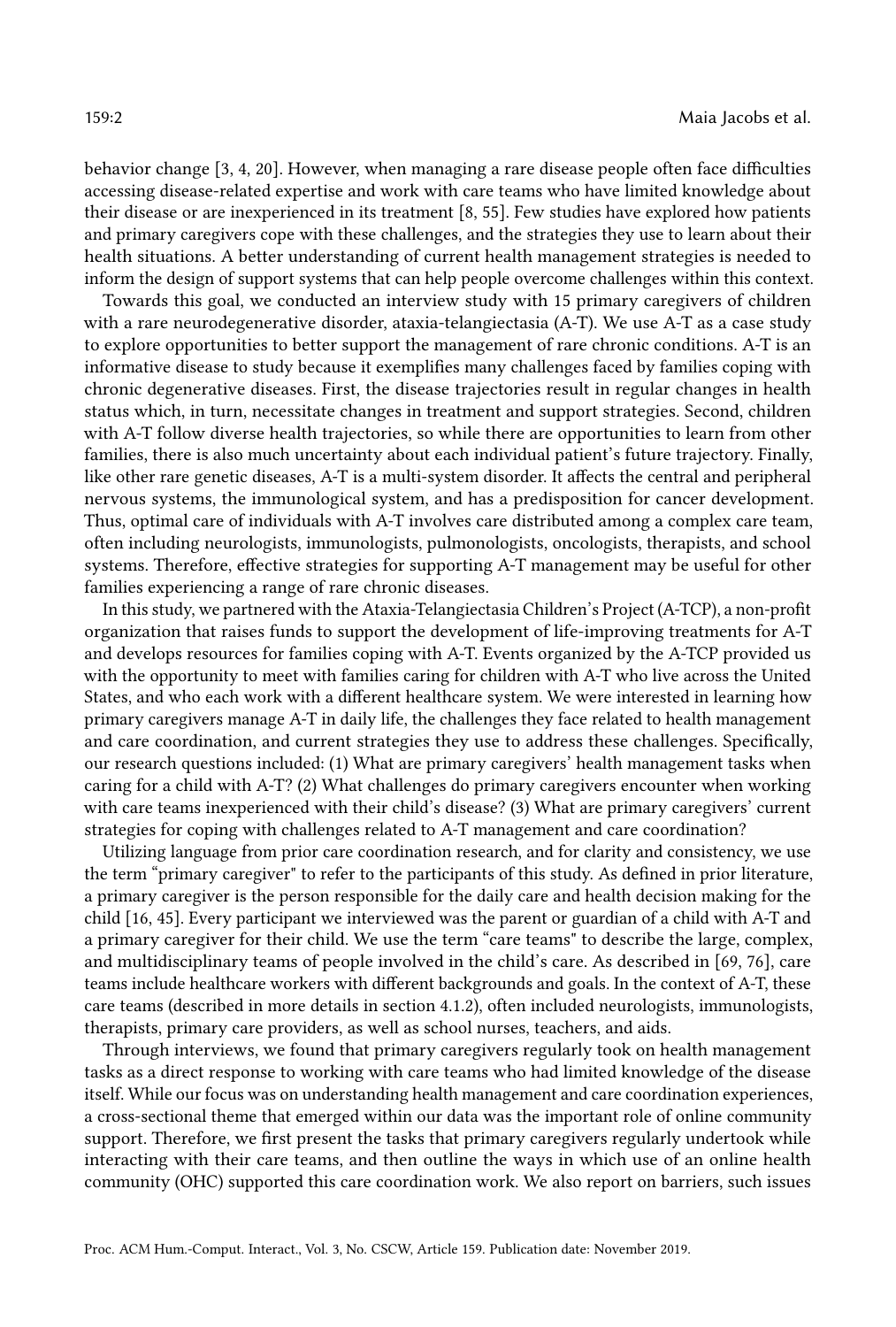related to emotional readiness and information seeking, which at times prevented access or effective utilization of this important online community support.

This work helps to set an agenda for supporting individuals managing rare diseases and people who face barriers to accessing care teams with disease-related expertise. Our findings contribute to our understanding of how families manage rare diseases and utilize online community support, as well as current barriers that limit access to important community discussions. We reflect on how the roles and responsibilities described by A-T primary caregivers differ from prior analyses of chronic disease management, and outline opportunities to support caregivers' care coordination tasks and to increase access to online community support. Our contributions include:

- We identify care coordination tasks that primary caregivers take on when working with care teams who have limited experience with their child's disease.
- We describe how an online health community provides access to resources and strategies which support primary caregivers' care coordination tasks.
- We describe barriers that discourage, and at times prevent, primary caregivers from participating in and using the online health community.
- We identify opportunities for CSCW and HCI research to support primary caregivers' care coordination tasks and to increase access to shared community experiences and information.

# 2 RELATED WORK

### 2.1 Chronic Disease Management

Following a chronic disease diagnosis, patients and primary caregivers must take on a number of tasks as they learn to live with the disease. These tasks include participating in decision-making processes, adhering to treatment, monitoring one's health at home, adapting health-promoting behaviors, and managing symptoms [\[18,](#page-18-0) [36,](#page-19-2) [74,](#page-21-3) [78\]](#page-21-4). In addition, managing a chronic disease often involves communication and coordination between patients, family members, and a complex care team including physicians, nurses, therapists, and, in the case of pediatric diseases, school teachers, nurses, and aids.

Care team members are often considered the experts on the disease trajectory, side effects, and possible therapies and accommodations, and are the primary source of information to help patients and primary caregivers learn about the disease [\[15,](#page-18-5) [23,](#page-19-3) [28\]](#page-19-4). Healthcare providers are expected to serve as advisors, providing information about one's condition, treatment options, and management plan, and recommending optimal care plans or changes to treatment when needed [\[6,](#page-18-6) [39,](#page-19-5) [71\]](#page-21-5). Existing models, such as the patient-centered care model and shared-decision making model, involve patients and providers bringing together their different expertise and perspectives to collaborate throughout the decision making process [\[22,](#page-19-6) [24,](#page-19-7) [57\]](#page-20-3). These models have been used to inform the design and development of health tools that help patients connect to their care teams for medical guidance [\[11,](#page-18-7) [46\]](#page-20-4). While these tools have established benefits, the existing research is based on the fundamental assumption that healthcare providers possess adequate expertise about the individual's disease, health status, and treatment options [\[8\]](#page-18-3). Far less research has explored what happens when this assumption fails. Our study helps to show that working with a care team with limited experience or knowledge of a patients' disease blurs the division of responsibilities, and places some responsibilities held by clinicians and other care team members in a more traditional setting onto the primary caregivers. We consider how this shift in roles could inform the design of future health tools to support patients and primary caregivers managing a rare disease.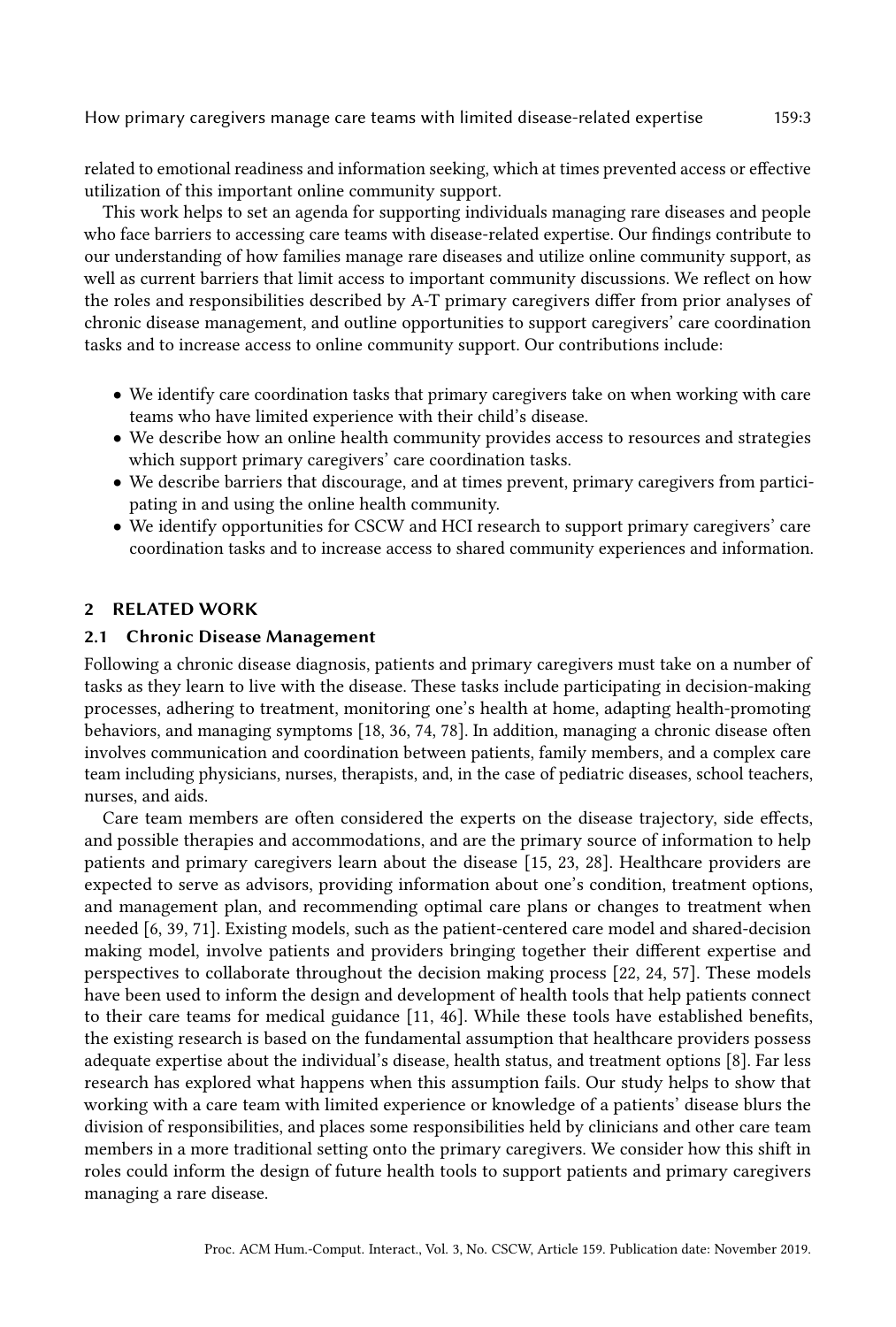#### 2.2 Online Health Communities

Patients and primary caregivers now commonly go online to seek support. An estimated 51% of adults with a chronic condition use the internet to find health information or support [\[29\]](#page-19-8). OHCs in particular provide people with a space to share and receive socio-emotional and informational support. Access to OHC support can have important benefits for community members, increasing feelings of empowerment and perceived empathy [\[43,](#page-20-5) [66\]](#page-21-6).

Patients and family members will often join OHCs, and remain engaged with them, to receive emotional support [\[58,](#page-20-6) [80\]](#page-21-7). This type of support is broad, but can include empathy, reassurance, motivation and companionship [\[66,](#page-21-6) [70,](#page-21-8) [79\]](#page-21-9). Community members will also use OHCs to access informational support, helping them to better understand their health situation [\[60\]](#page-20-7). Patients will often use their own experiences to help others develop strategies to address personal health management problems [\[38\]](#page-19-9). For chronic diseases, understanding others' illness trajectories can help patients to identify possible futures and cope with the anxiety that can come from feeling uncertain about about one's own prognosis [\[38\]](#page-19-9). OHCs also provide a space for collective sensemaking. As these experiences are shared among community members, the community engages in rich discussion and debate and develops a shared knowledge of treatments and effective health management behaviors [\[59\]](#page-20-8).

OHCs are particularly useful in the case of rare diseases because families typically live far from others with similar health situations [\[56\]](#page-20-9). Through OHCs, both patients and family members can receive social support and mentorship to help them learn how to live with the disease in everyday life [\[21\]](#page-19-10). We expand on this work, showing how caregivers leverage peer support to acquire tools that help them to work with care teams with limited familiarity with their child's disease.

### 2.3 Managing a Rare Disease

Approximately 7,000 diagnoses have been classified as a rare disease. Each of these diseases affect fewer than 200,000 people in the United States [\[62\]](#page-20-10). However, collectively 30 million people in the U.S. have a rare disease $^1$  $^1$ . Treatments are available for less than 10% of individuals with a rare disease [\[62\]](#page-20-10).

Managing a rare disease can influence a person's mental, physical, and social well-being. Many of the health management tasks and challenges that patients face are similar to those managing more common chronic illnesses. For example, people with rare diseases must learn how to communicate their health situation to their family and friends, cope with the fear and distress that accompany the diagnosis, and manage their physical health in daily life [\[21,](#page-19-10) [55\]](#page-20-1).

Families often face additional challenges when managing a rare disease. The low prevalence of a disease can lead to greater geographical distances between patients and experienced providers [\[47\]](#page-20-11). Patients and family members can also develop a greater expertise of the disease over time than their healthcare providers, thus changing the medical encounter. In such situations, patients and primary caregivers may take a more active role in seeking health information and making care decisions, occasionally leading to tension in the relationship [\[8\]](#page-18-3). In the case of pediatric rare diseases, it is often the parent who must learn to navigate this world. Patients and their families also often receive insufficient educational materials from the health system, leading to greater reliance on online information [\[32\]](#page-19-11). Parents of children with a rare disease often use online informational support to cope with a distressing diagnosis [\[32\]](#page-19-11). While prior work has shown that working with healthcare providers with limited disease-related expertise affects the patient-provider relationship [\[8\]](#page-18-3), little work has explored how this change influences patients' or their families' daily lives.

<span id="page-3-0"></span><sup>1</sup> 'FAQs About Rare Diseases', National Institute of Health, 2017, https://rarediseases.info.nih.gov/diseases/pages/31/faqsabout-rare-diseases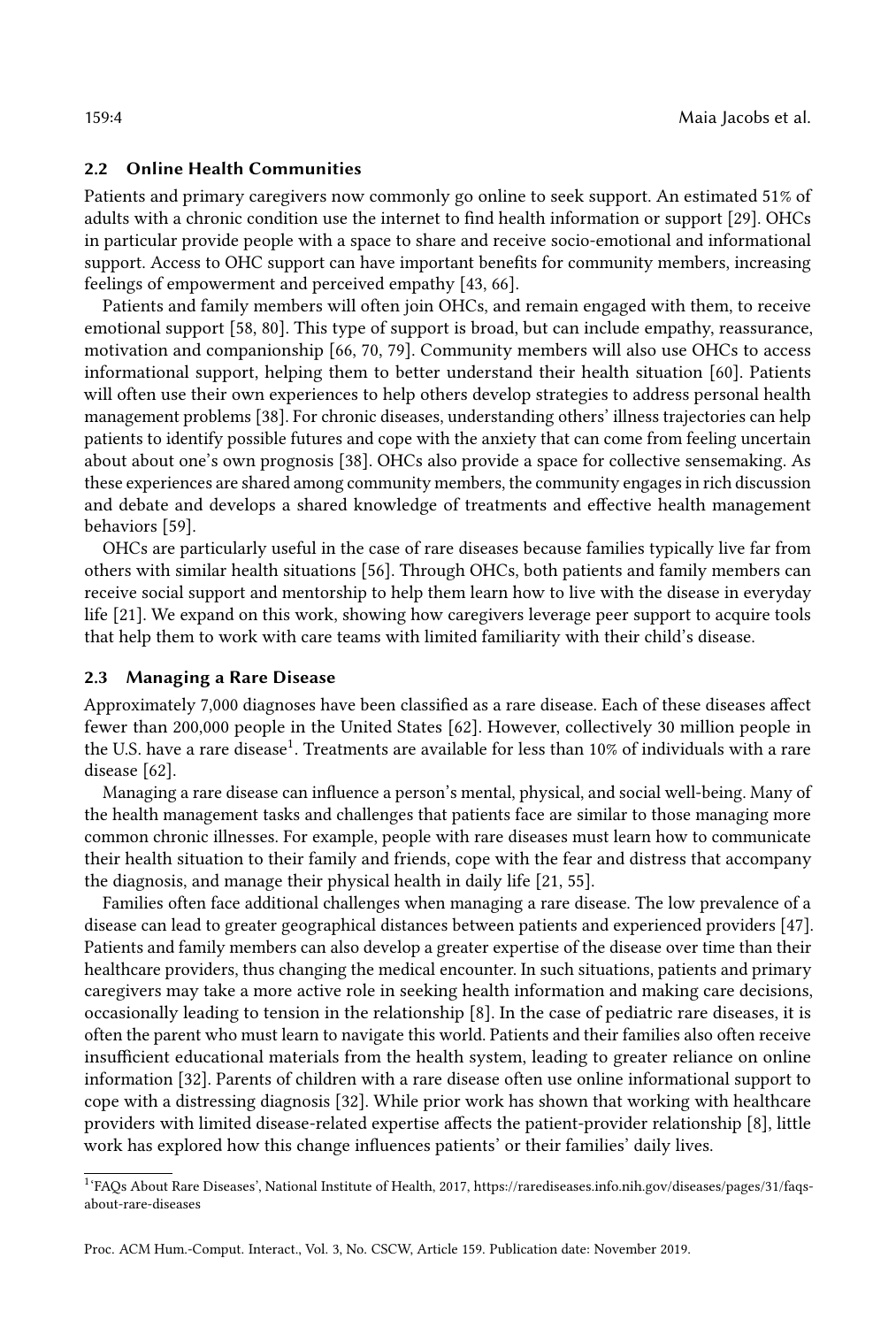### 2.4 Ataxia-telangiectasia

Ataxia-telangiectasia (A-T), falls under the umbrella of hereditary ataxias. These diseases are characterized by abnormal and uncoordinated gait, movements, and speech [\[42\]](#page-19-12). Distinguishing features of A-T include immune deficiency, increased cancer risk, and telangiectasias (widened blood vessels). The disease can be diagnosed through genetic testing. Approximately 1% of the population carries the A-T gene mutation, and A-T is diagnosed in approximately  $1/40,000 - 1/100,000$  of live births [\[27\]](#page-19-13).

The onset and progression of A-T symptoms can be highly variable. Symptoms of A-T are often noticeable by the time a child starts to walk, around 12–18 months old, though in some cases the disease does not become apparent until a person's teens [\[75\]](#page-21-10). A-T progresses gradually, and the majority of children use a wheelchair by age ten [\[14\]](#page-18-8). Many, but not all, children are immunodeficient, and cancer occurs in approximately one-third of people with A-T [\[14\]](#page-18-8). Cognitive skills can also be affected in some individuals. While there is no cure for A-T, symptomatic treatments attempt to improve quality of life by reducing bothersome symptoms (e.g., tremors, dystonia, drooling) [\[68\]](#page-21-11). A-T is a life-limiting disease, with an average life expectancy of 25 years [\[19\]](#page-18-9).

Few studies have investigated the lived experience of managing A-T. Fanos and Mackintosh studied how the diagnosis affected parents [\[25\]](#page-19-14). They found that parents used coping strategies that are similar to those discussed in other health contexts, such as living in the moment and not focusing on the future. Our work elaborates on the long-term management of this disease and how primary caregivers' roles must adapt throughout the disease development and prognosis.

### 3 METHODS

We interviewed primary caregivers of children diagnosed with A-T. This study was approved by the Institutional Review Board at Massachusetts General Hospital. Recruitment was supported by the Ataxia-Telangiectasia Children's Project (A-TCP). This organization works closely with A-T families, hosting caregiver weekends, organizing fundraisers, and connecting families with up-to-date research and resources. The organization reached out to parents who would be attending upcoming events, allowing us to speak in person to families who were managing the illness across the country, each working with different healthcare systems.

To recruit participants, A-TCP sent eligible participants an information sheet explaining the study's objectives and procedures. Interested parents contacted A-TCP directly, and were then put in contact with the research team. We interviewed 15 primary caregivers (13 female, 87%) representing 14 families and 17 children with A-T. All participants lived in the United States, were fluent English speakers, and had at least one child who had been diagnosed with A-T.

All interviews were conducted in-person and lasted one hour. We used a semi-structured interview format, with questions focused on health management practices, care coordination challenges, and technology use. We did not intentionally investigate online health community use, but we did ask about general technology use related to A-T management. Our interview guide included the following questions:

- How do you define health management?
- What tasks and responsibilities does A-T management include?
- What have been the biggest challenges related to your child's care?
- When was the last time you felt unsupported?
- What advice would you give to a family who just received an A-T diagnosis?
- Do you use technology to help with A-T management?

All interviews were audio recorded and transcribed. We analyzed the data using an iterative inductive analysis [\[13\]](#page-18-10). Two researchers analyzed the data, one with a clinical background and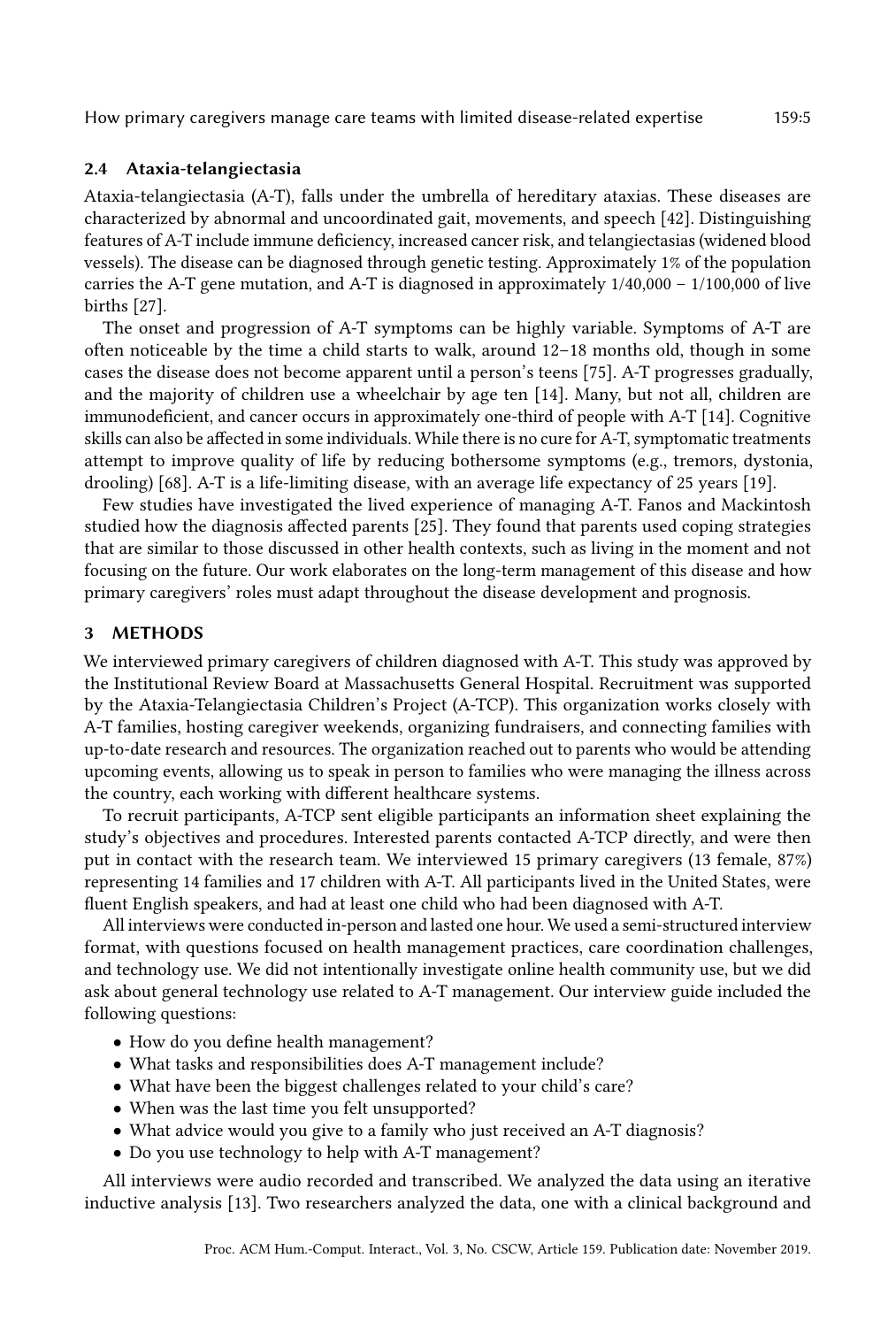one with a background in human-computer interaction, to minimize researcher bias in the data analysis. The two researchers first open coded three interviews. They then met to discuss emergent themes, and used this initial set of themes to independently code an additional three interviews. The researchers then met again to discuss missing themes and qualitative coding discrepancies. One researcher then reviewed the full dataset, with all interview transcripts, to validate themes and assign codes to transcript segments. The full research team then met to verify the emergent themes and associated transcript segments.

# 3.1 Ethical Considerations

In writing this manuscript, we faced a tension between bringing awareness to the disease that was the focus of our study and increasing the risk of participant identification due to the rarity of the disease. Based on conversations with the research team, research participants, and our collaborators, we have decided to share the disease name. We therefore purposefully omit demographics about participants and their children, such as age, location, and years since diagnosis, to reduce the risk of re-identification.

# 4 FINDINGS

We organize our results into four sections. First, we provide an overview of primary caregivers' daily health management behaviors and the most common members comprising patients' care teams [\(4.1\)](#page-5-1). We then describe three tasks that primary caregivers took on in response to working with care teams with limited disease-related expertise [\(4.2\)](#page-6-0). We also report on ways in which the community support through an OHC helped primary caregivers to assume these roles [\(4.3\)](#page-9-0). Finally, we highlight barriers that limited individuals' participation in the OHC [\(4.4\)](#page-11-0). Such barriers highlight the need for tools that help families to more easily find and interact with existing community knowledge, as we comment on in the discussion. Figure [1](#page-6-1) provides a summary of primary caregivers' care coordination tasks, the ways an OHC supported these tasks, and barriers to using the OHC.

# <span id="page-5-1"></span>4.1 Overview of A-T Management

4.1.1 Daily Management. The most common symptoms reported by primary caregivers were balance issues, uncoordinated walking, and fatigue. Infections caused by immunodeficiency was another common effect of the disease. Daily health management, as described by participants, typically involved helping with everyday tasks such as dressing and eating, and monitoring their child's energy levels.

<span id="page-5-0"></span>4.1.2 Patients' Care Teams. In addition to daily management, primary caregivers also coordinated their child's care, often working with large care teams. Participants' care teams included neurologists, immunologists, pulmonologists, occupational, physical and speech therapists, pediatricians, and school teachers, nurses and aids. Many participants also traveled to an A-T clinic to meet with experienced specialists, but this occurred infrequently, with many participants going once or twice over a multi-year period.

As with other chronic diseases, care coordination with these complex care teams could be challenging [\[2\]](#page-18-11). Participants described different coordination strategies, such as using a group email with care team members, or having only one parent go to all appointments to ensure continuity. While many participants primarily worked with care teams who did not have prior experience working with A-T, they were able to develop positive relationships with these teams. Yet, collectively participants were required to take on additional care coordination tasks in response to working with care teams with limited disease-related expertise.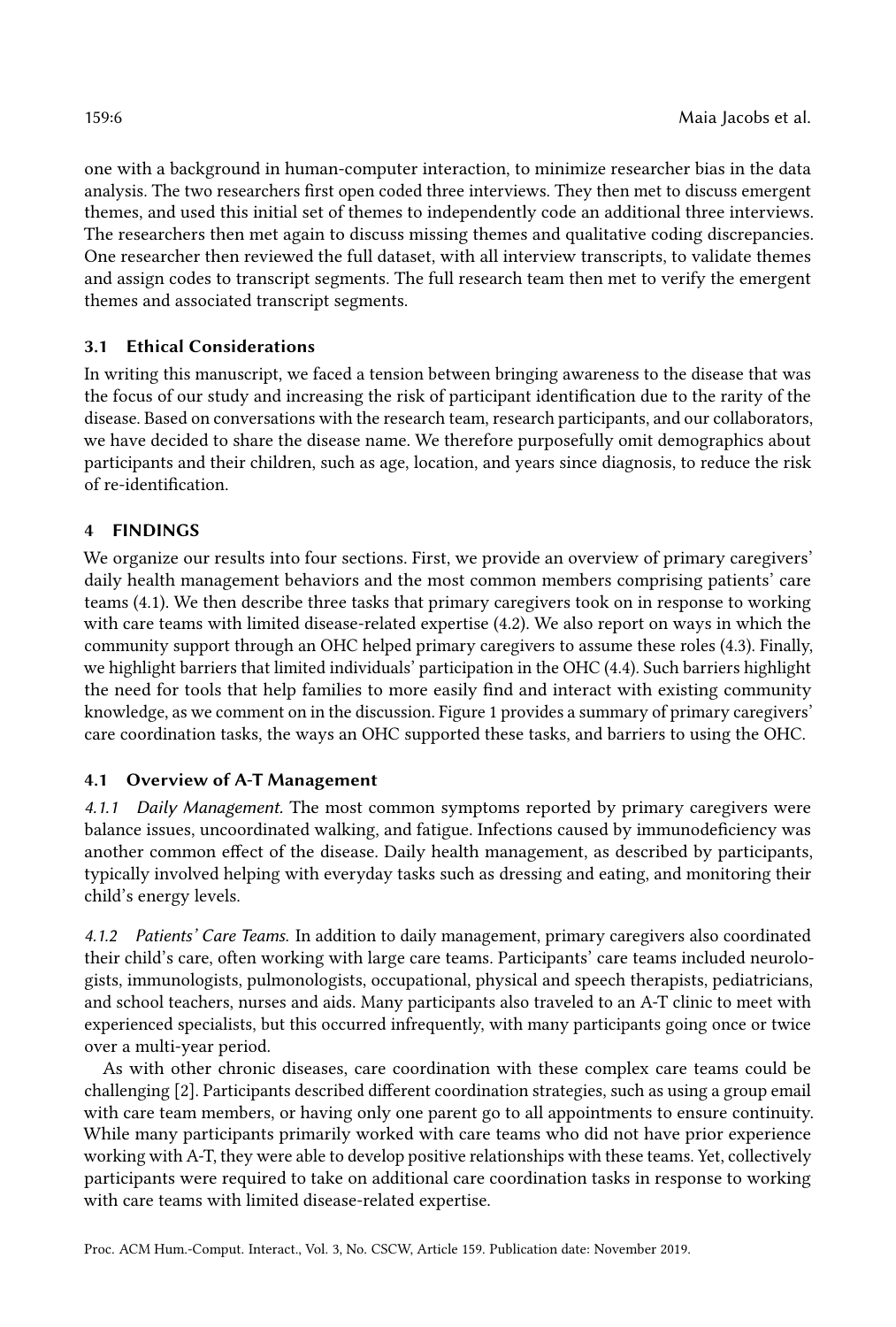<span id="page-6-1"></span>

Fig. 1. Summary of findings, including primary caregivers' care coordination tasks, how the online community supports these roles, and barriers to using the online health community.

# <span id="page-6-0"></span>4.2 Care Coordination Tasks

We found that participants were not only responsible for the daily management tasks highlighted in section [4.1,](#page-5-1) but also additional roles and responsibilities in response to their care team's limited expertise with A-T. These additional roles included educating care teams, initiating care changes, and preventing adverse events. We describe each of these tasks below, supported by illustrative quotations from our interviews.

4.2.1 Task 1: Educating Care Teams about the Disease and Care Expectations. A common challenges participants faced was finding clinicians who had experience treating or managing A-T. The National Ataxia Foundation lists sixteen specialty clinics in the United States that provide medical care specifically for people affected by the condition $^1.$  $^1.$  $^1.$  As a result, many participants shared that they worked primarily with care teams who had no prior experience with A-T:

"The doctors here don't really understand exactly what A-T is, so they don't know what to tell us, and they pretty much tell us nothing."  $- P7$ 

"When we were given the diagnosis one of the things that the immunologist told us was, 'you are going to be the primary leading expert on your kid.' Because most doctors you come into contact with are either never going to have heard of the disease or have treated anybody with it."  $-$  P13

When working with healthcare professionals who had no prior knowledge of A-T, primary caregivers took on the role of educating team members. Educating the care team included sharing details about the disease's symptoms, as well as making them aware of ongoing research and potential known and exploratory treatments. Most often, participants used resources that they found online, received from a national A-T clinic, or were provided by the A-TCP. They then found themselves providing these resources to members of their care team.

"I have a wonderful pediatrician who asked me to email her all of the breakthroughs. So everything that I find I send her all of that information." – P1

"The A-TCP booklets have been huge. They have the caregivers manual which is very helpful for the doctors and the teachers. It's a big read so they really have to be committed. So I went through it and just made copies, like this is for occupational therapy, this is relevant for physical therapy. Because as a teacher I know when a parent comes in with

<span id="page-6-2"></span><sup>1</sup>https://ataxia.org/neurologists-and-specialty-clinics/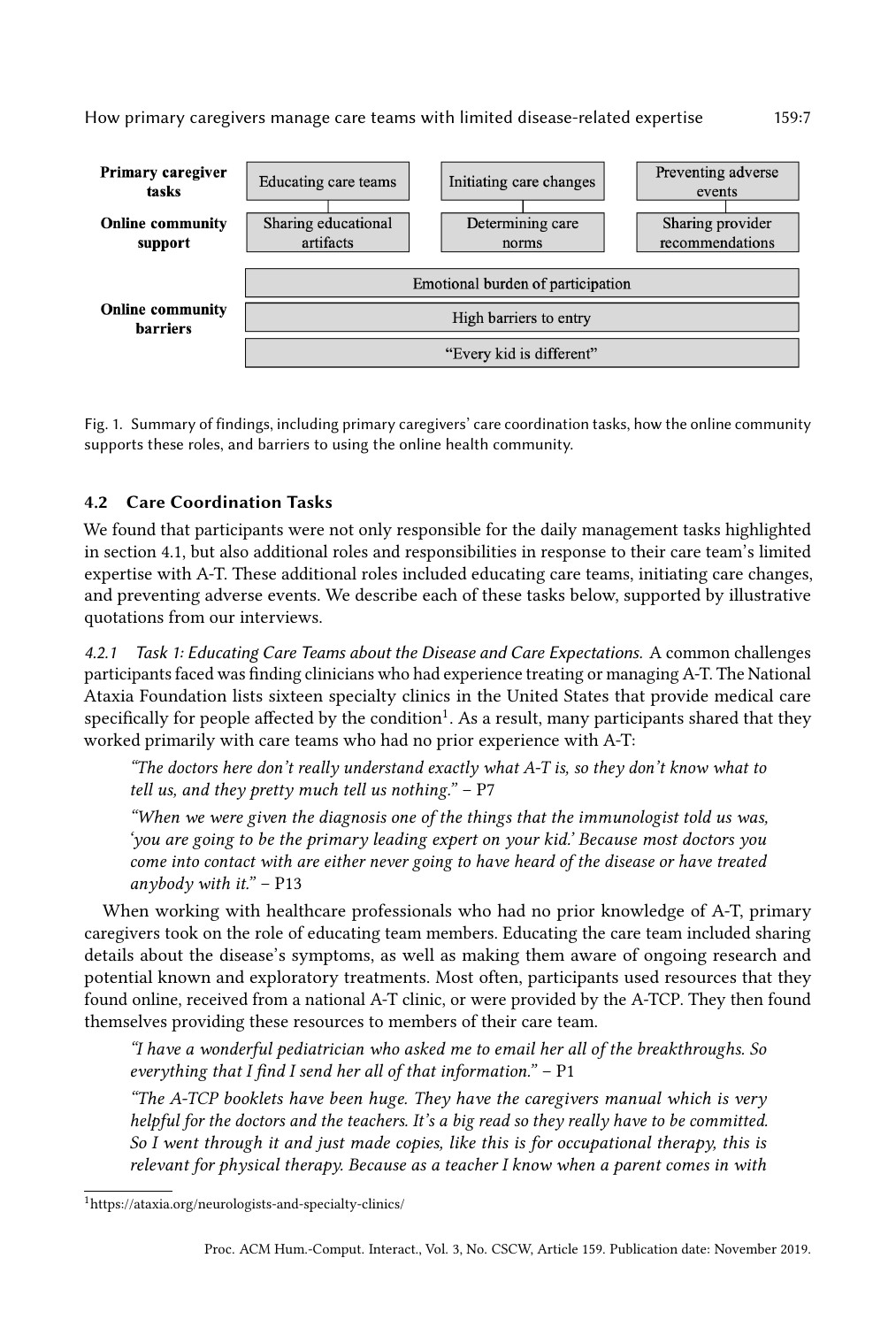# a mountain of paperwork it can be overwhelming. And you want them to get the most important things quickly. And then they can ask me questions from there." – P15

Even when primary caregivers had a positive relationship with their care teams, they were constantly on the lookout for healthcare professionals who had more experience working with A-T. This was because participants felt the quality of care for their child would be higher if they were able to see a specialist who had experience treating this disease. To access better healthcare, families occasionally made significant life changes, such as moving to a different city. These moves led to developing a completely new care team. Therefore, patients' care teams were changing frequently. Additionally, caregivers frequently educated their school systems about how to care for their child:

"I met with all the teachers before school started to explain ataxia. And I had done that all throughout elementary school with her teachers. Just so they had an idea."  $- P11$ 

"The school sat down with us, with the district nurse, with everybody. There were 20 people in the room. Physical therapy, Occupational therapy, speech, all the aids, special needs people. Sat down with us and wanted to learn. I gave them the A-TCP books and all the information." – P4

Thus, educating one's care team was not just a one-time task. Rather, educating care team members was an ongoing responsibility. As a result, participants regularly expressed the need for more resources to help them educate their large, and frequently changing, care teams.

4.2.2 Task 2: Initiating Care Changes to Address Disease Progression. In addition to educating care teams, participants were often responsible for initiating changes to their child's care as the disease progressed and their needs changed. This meant that primary caregivers needed to recognize changes in their child's health and when these changes required adjustments in their care routines:

"The big task [as a caregiver] is seeing the change. One day it seems like everything is normal, and then it progresses. Every few months you're adjusting to the decline."  $- P2$ 

"He was getting physical therapy, occupational therapy, and speech therapy. I felt like a lot of the goals needed to be readjusted. Because they were focusing on fixing, and we needed to make it to management. So if someone's not understanding you, what do you do? So we sat and we revised his IEP first. And every year working with his teachers and his team to make sure that socially he's adapting and his learning is adapting. That's been paramount." – P15

Initiating changes to a child's care was particularly challenging for participants because they had limited information about the disease and its progression. Given the diversity of symptoms that may accompany this disease and the uncertain progression, parents were unsure about whether new developments could be attributed to A-T. Without information to help them understand the disease, participants said they had many unanswered questions about the effects of the disease and the progression of the illness over time:

"I think its hard for moms and dads to know is this A-T or is this just her? I don't know. It's such an early onset. I don't know what is her and what is ataxia." – P9 "Some things, I'm like, is this A-T related? Is it not A-T related?" – P3

Without answers to these questions, caregivers struggled to identify disease progressions, and know if and how their care teams should respond. Participants often described feeling distressed about an unknown future, and having to be ready to respond to any changes despite the uncertainty:

"Educating yourself is really important for parents. To not sit back and wait for a doctor to tell them what they should be doing. You have to be proactive. Really right now we're just treating the immune system and we're doing physical therapy but we haven't had to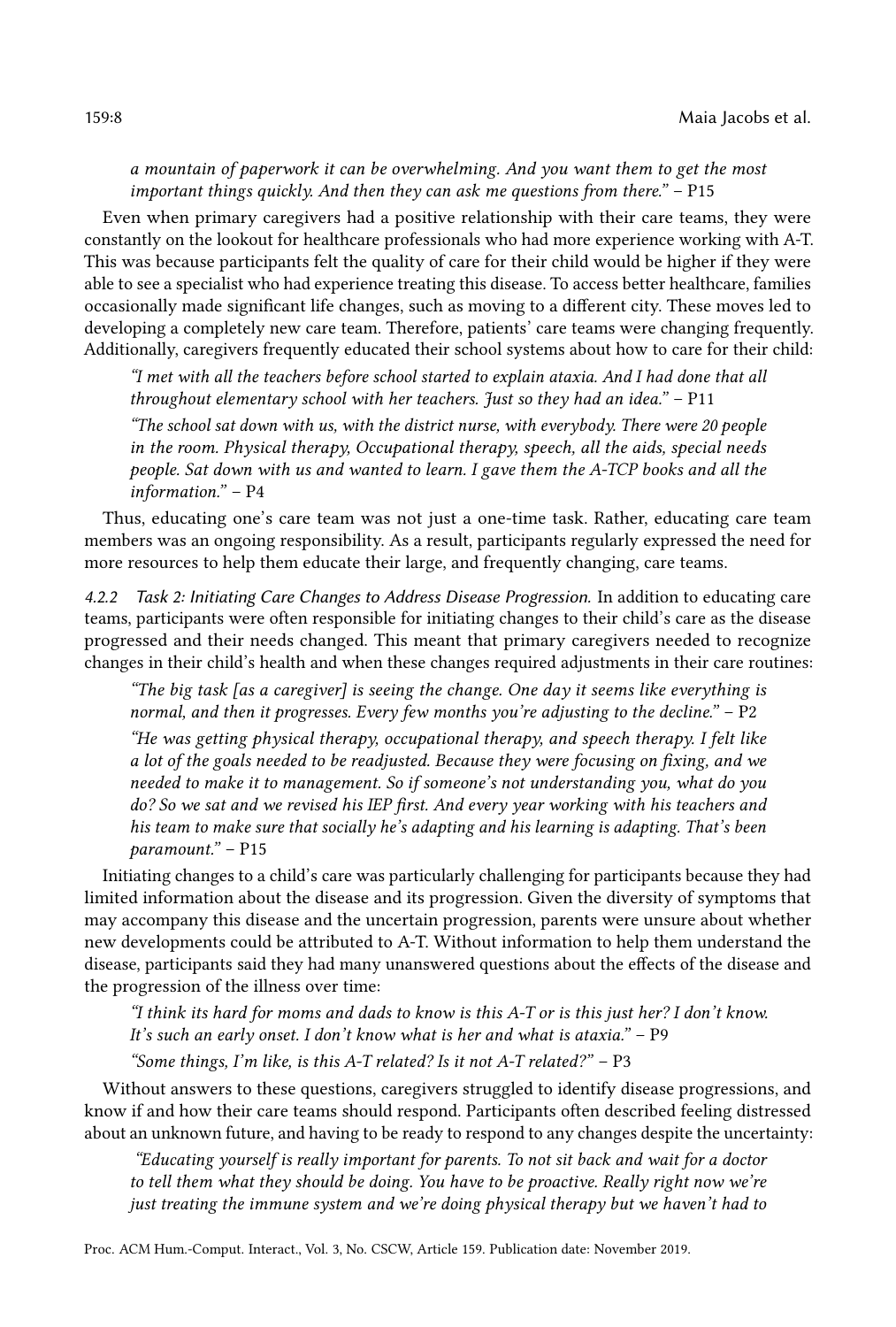deal with any other extensive medical care stuff yet. It's kind of looming, you're always afraid of when the other shoe is going to fall." – P13

Even as primary caregivers served as the experts about the disease when interacting with their child's care teams, this expertise would decline over time as the disease progressed and caregivers had to learn how to continuously adapt. Being proactive was considered critical by many participants, and yet they did not always know what they were preparing for, how to prepare, and how to adapt their child's care. Without more information about the scope and the trajectory of the disease, participants faced the difficulty of trying to be proactive yet remaining uncertain about what changes to prepare for.

4.2.3 Task 3: Preventing or Responding to Adverse Events. One of the most important roles that primary caregivers took on while working with their care teams was preventing clinical errors and adverse events. Almost all of the participants shared examples of adverse events that occurred due to a lack of understanding of how to care for children diagnosed with A-T. These events were due to (1) attributing unrelated symptoms to A-T or failing to recognize atypical manifestations related to A-T (errors of omission) and (2) prescribing treatments that are inappropriate for A-T patients (errors of commission). For example, a participant shared that as their child became increasingly sick, many of the child's health issues were attributed to A-T incorrectly, and therefore not given the attention they deserved:

"The liver issues they automatically [attributed to A-T]. Her kidneys were failing and they thought that was A-T. And I'm like not at this age, no it's not... I've talked to our doctors about this. They were just like, we should have known that something wasn't right."  $- P3$ 

According to the participant, both the family and doctors were unsure if available treatments could have addressed these particular health issues. However, the doctors did say that, in reflection, they could have recognized the risk of severe health complications earlier.

Errors of commission were also commonly described by participants, in which healthcare professionals recommended treatments or medications that are unsafe for people with A-T. As shown in the example below, primary caregivers had to take an active role to recognize and prevent these errors. However, intervening in these decisions could be a complicated process.

"One of the local emergency rooms would have killed [child] if I hadn't been there. He had a sore throat and fever, could barely swallow. We go to the ER, and the doctor wanted to put Lidocaine in his throat. They wanted to just numb his throat. And I said, 'oh no no no, you can't do that.' He goes, 'what do you mean I can't do that?' I said, 'you can't do that, he's got ataxia, he already has swallowing issues. You numb his throat we might lose the ability to swallow. You can't do that.' And he left the room. So I call my best friend who happens to be our primary care doctor, and I said '[Doctor] wants to x, y, and z. He won't listen to me.' So he called the ER, he got the doctor on the phone, and he said, 'you need to stop.' If he gave that to him god only knows what could have happened." – P14

The above examples demonstrate how participants took an active role in monitoring treatment decisions and advocating for proper care. This often involved questioning and opposing treatment decisions. Many of the participants commented that while opposing a healthcare provider's decision can be difficult, this became a common and necessary part of caregiving for a child with a rare disease, especially when caregivers felt they had more disease-related expertise than their current care team members.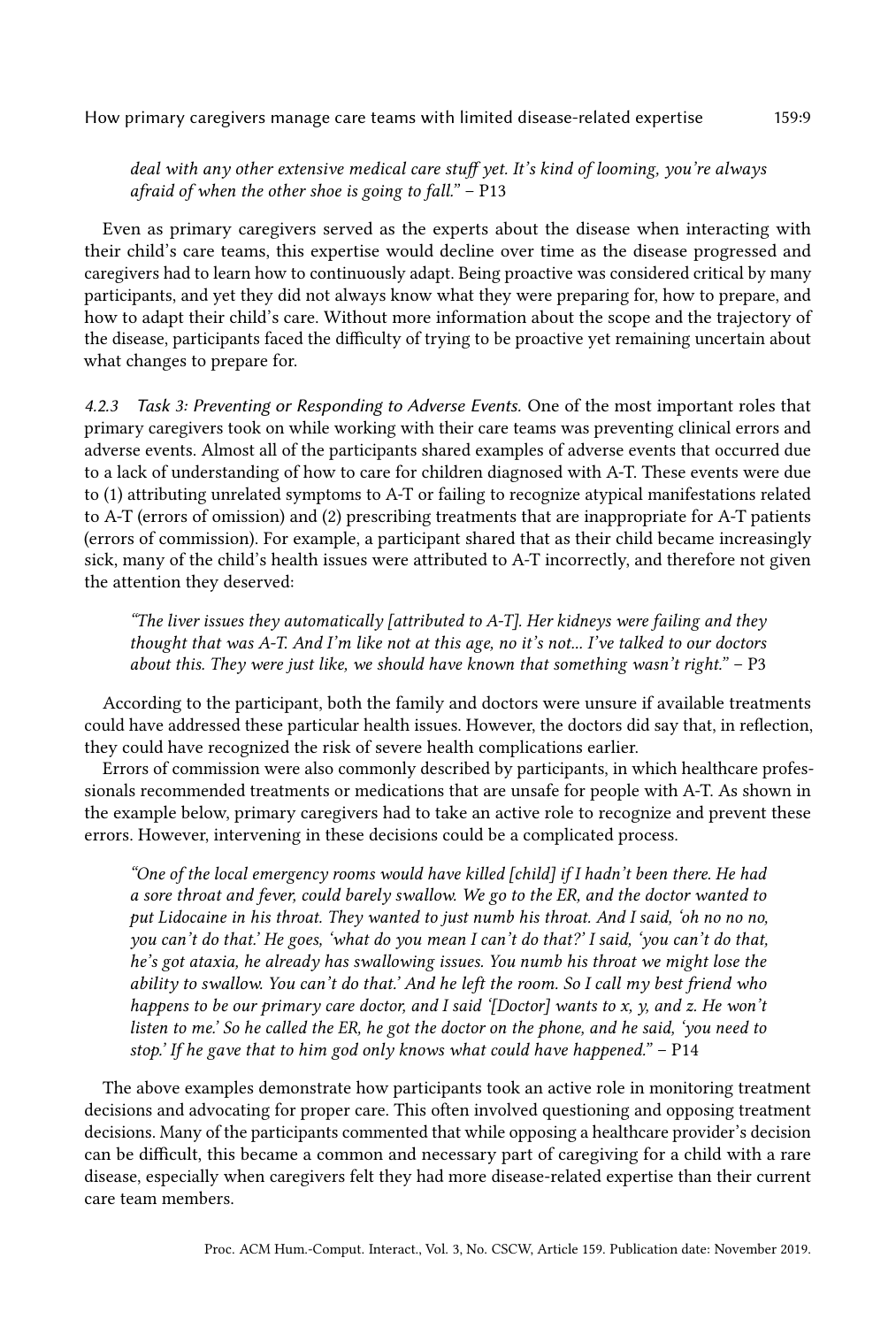# <span id="page-9-0"></span>4.3 Online Community Support

We found that when describing health management and care coordination, participants frequently brought up their use of the same OHC: a private Facebook group for A-T parents. All but one of the participants were a current or former member of the group. Below we outline the specific ways in which the OHC supported primary caregivers in taking on the three roles of educating care teams, initiating care changes, and preventing adverse events.

4.3.1 Sharing Educational Artifacts. To support their role as educator, primary caregivers looked to the OHC to find and share resources. Participants described three types of useful artifacts that have been shared through the community: child evaluations, research findings, and individualized education programs (IEPs). Participants used these documents to inform clinicians and schools about their expectations for their child's care.

Child evaluations were one useful resource shared by community members. By having access to the labs or tests that were helpful for other families, participants were able to use them to inform their own care teams about evaluations they would like to consider:

"There's this family and she contacted me out of the blue through Facebook. They were doing things that weren't necessary. I printed all of [child's] labs off, and gave them to her. They basically build off of us."  $- P4$ 

"Someone [on the Facebook group] had a technology evaluation done for their kid. And they actually posted a couple pages of it, and it was very detailed. I actually screenshotted it. And I'm going to take it to my school. That's actually part of what the meeting is going to be about next week, is can I get that evaluation done. And to show them, look this is the expectation, I want something like this. Because a lot of parents are saying they have requested it previously."  $- P2$ 

Research studies and results were also shared among community members. Many participants said that research was a source of hope for them, and were very involved in monitoring research studies and results. Participants were then also able to use this research as a backup resource when disagreements arose about appropriate care procedures:

"The orthopedist and I had a little tiff over him wanting to do x-rays. He was saying I was referencing old research and you can't believe everything that you hear. There's no reason why he can't x-ray [child]. And I was like, 'well, I am referencing old research because it's some of the only research that exists on A-T, and you're not x-raying [child's] hands.'" -P15

As in this case, research was a useful tool when primary caregivers were advocating for proper care. Finally, Individualized Education Programs (IEPs) were often shared in the OHC. An IEP is a document that details all of the supplementary services that the school will provide for a child who qualifies for special education, such as one-on-one aids, technology, and therapies. Creating these documents can be challenging if primary caregivers do not know which services may be available or helpful. By sharing these documents with one another, participants provided each other with the tools necessary to educate the school systems about the needed programs and services:

"Recently I found out that there's an app where you can take a picture of their assignments. So you can take a picture of the document and it allows them to be on the ipad and they can fill in on this app. It's \$5 but it's well worth it. I actually have an IEP meeting with the school on Thursday. And that's something that I am going to bring to them and say let's start using this. You find out about those kinds of things on the Facebook group." – P2

As these documents are shared within the community, they not only provide a direct resource for parental use, but also reveal how artifacts can differ based on the child's needs. In addition to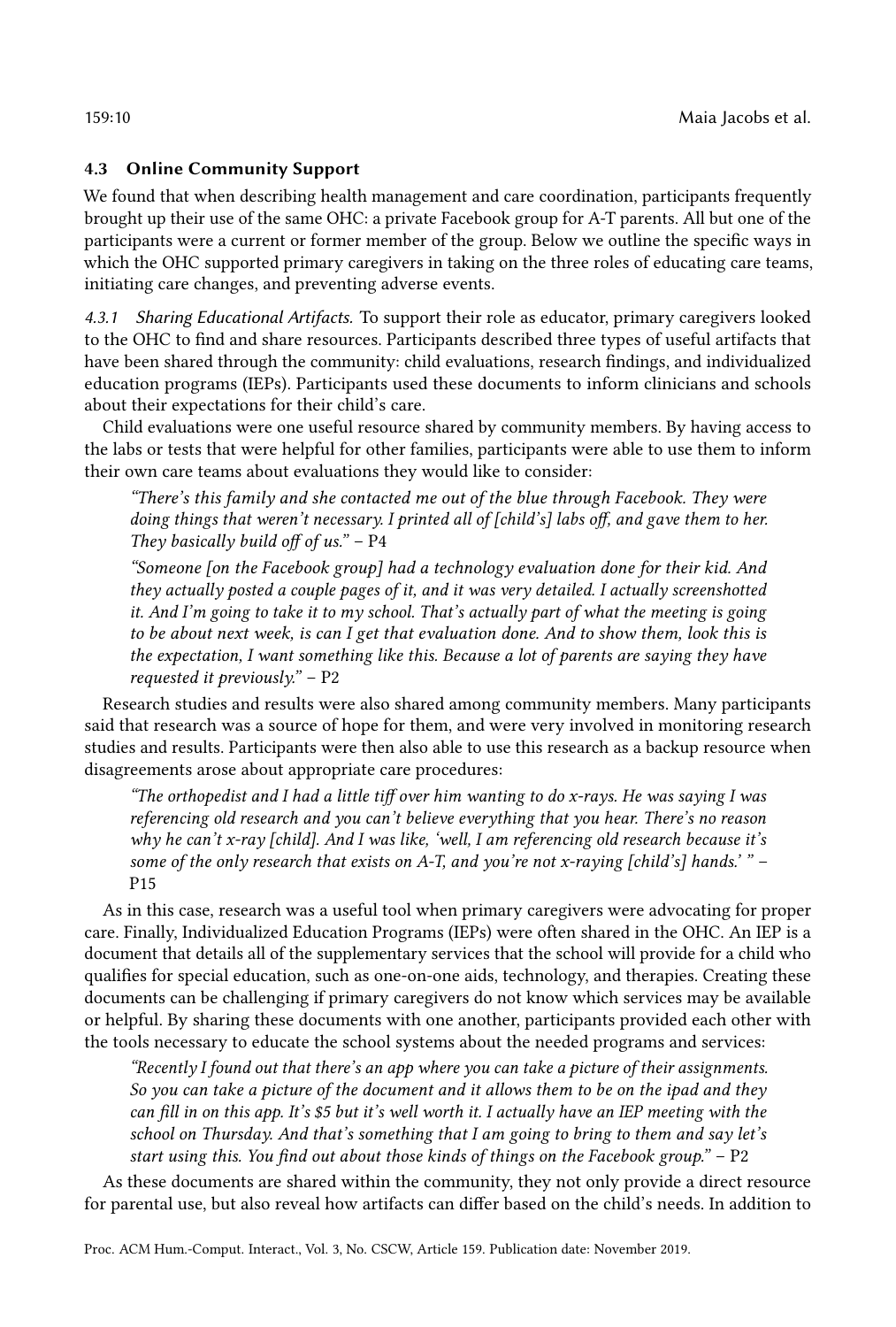IEPs, child evaluations and research findings represented some of the physical documents that were shared within the OHC and became educational artifacts to communicate care expectations to the care team.

4.3.2 Determining Care Norms. Another benefit of the online health community was access to the community's knowledge of what was typical for children with A-T, helping primary caregivers to learn how to adapt care to their child's current health status. When a caregiver began to notice a change in their child's health, the community was able to provide strategies for how to adapt to these changes:

"For the leg braces, it would be things that I would notice, like I could tell that [child's] feet were starting to turn in a little bit. And then just out of the blue somebody posted about 'oh look at so-and-so's neat little leg braces.' And it's like, huh, well maybe [child] needs leg braces. 'Honey, when you take [child] to therapy ask her if we need leg braces.' " – P12

"There was just one the other day. It was someone who was just recently diagnosed, and [child] had several swollen lymph nodes. Yeah there's 30 comments in this thread. That mom got a lot of quick responses. Ask for this specific blood test, ask for this, call this A-T clinic." – P15

As in these examples, participants learned how other families dealt with the disease progression, and used this information to initiate changes in their own child's care. Further, the community has developed a collective understanding of care norms, which they can then share with newer parents. By posting this information, caregivers have not only found recommendations for care strategies, but collectively the community has made important strides in better understanding the scope of the disease and its effects, which is valuable information when managing a rare condition:

"I had a concern because she tends to cry a lot in the night complaining that her leg hurts. So I didn't know if that was something specific to her, or something that other A-T kids have in common. And it tends to be that they do get a lot of pain in their body. It makes total sense because I think her muscle are always contracting and moving on their own. It's like she's working out all the time. And that was something I didn't see in Google or the doctors said. So we'll find more interesting data [on Facebook]." – P5

"A lot of parents ask, you know, they get nervous when their child gets to a certain age. Around 7–9 they get fatigued and they stop eating. Everybody automatically thinks that their kid has cancer. You have to say, 'that is normal, you definitely want to go to your doctor, but don't be thinking worst case scenario. These are the symptoms that you need to be sort of looking for, for cancer.' " – P10

Thus, the community has been developing a collective knowledge about the disease and developing norms for how to care for disease symptoms and progression. The group has developed a knowledge-base around how this genetic disorder most commonly presents, what symptoms and side effects can occur, and how the primary caregiver and the broader care team may respond. These insights helped participants to learn when and how to initiate care changes.

4.3.3 Sharing Provider Recommendations. Almost all participants described adverse events that they experienced or prevented. Despite the frequency of these events, we found few ways in which the community worked together to address these issues or systematically prevent known errors from occurring. Participants did share the contact information for A-T specialists when primary caregivers had a serious health question or issue, though these events were not indicative of an adverse event. Participants would also share local provider recommendations with one another, as described by one participant who shared an interaction she had with another parent: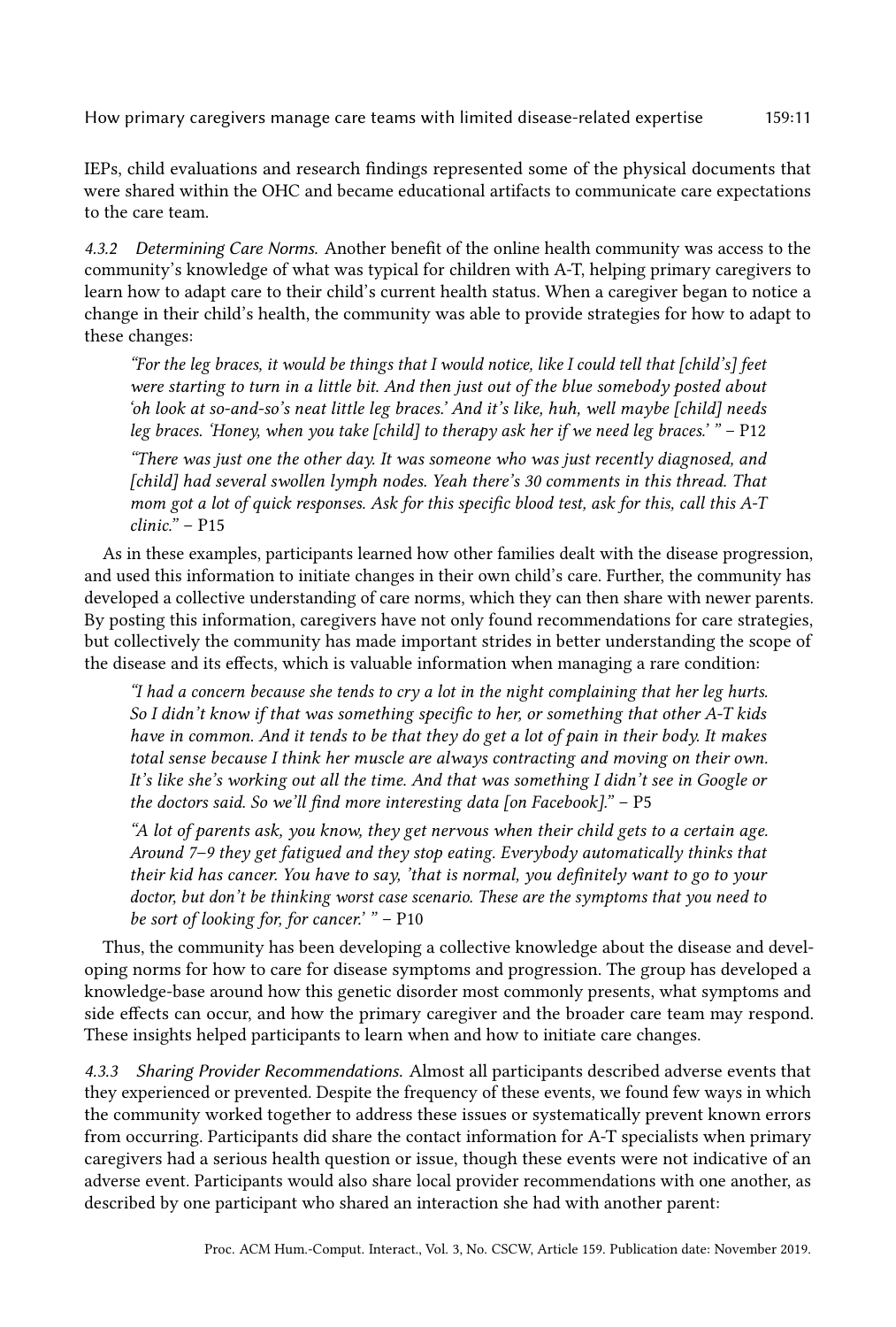"They were working with the same doctor. I go hold on. And I said the doctor's name, and she said yes. And I said, do not go back. Do not ever go back. And I got her hooked with our doctor. And she said, 'it turned our life around,' it's a whole different experience." – P4

While parents would share provider recommendations with one another, this only occurred when families were living near one another. Many participants did not have other families living nearby, so we saw few examples of sharing local provider information. Participants did explain that parents would occasionally use the OHC to vent about negative experiences with particular healthcare providers, but others explicitly chose not to talk about these negative events within the community:

"I don't share that kind of stuff because I don't want it to be negative. And just because someone doesn't understand A-T doesn't necessarily make them a bad doctor. So I'll usually, like the gentleman who told me I was neurotic, we sent him a letter afterwards explaining that [child] actually had A-T and that was missed, and the CT scan he ordered was actually the opposite of helpful because it damages cells. You want recommendations before you see someone, but I try to keep it more positive." – P15

Thus, we see a notable gap between the frequency with which caregivers were experiencing adverse clinical events, and the limited ways in which they discussed these events. We found no examples of sharing tools for addressing adverse events within the community, pointing to an important gap for resource development in this community and opportunity for future research.

# <span id="page-11-0"></span>4.4 Barriers to Online Community Support

As we outline above, participants' OHC played an important role in helping them work with a care team that was unfamiliar with their child's disease. Despite the benefits, we found that several participants infrequently used the Facebook group, or abandoned the OHC altogether. Here we explain three common reasons for this disengagement that emerged through the interviews.

4.4.1 The Emotional Burden of Participation. The most common issue participants identified with the online community was the emotional toll of participation. Parents would often use the group to receive social support, and would therefore share negative experiences and tragedy related to their child's life-limiting disease, which can have severe emotional consequences for other parents viewing this information:

"The news is not always good. You get a lot of bad news. You learn about other children and what's happened in their lives, and some of them die. It's crushing, it's painful. I know some parents I met, who were diagnosed around the same time as we were, they couldn't handle that and they actually unfriended some of the people and just kept in touch with the organizers. And I can understand that. It can be emotionally overwhelming." – P1

In the above example, the participant understood that reading this information was too difficult for some parents, but chose to stay in the group to offer support to others. However, in some cases such information dissuaded parents from participating in the OHC further:

"It does get to me a lot that every time a child dies it's put out there. It's really hard because you get to know them. Every time that happens you put yourself in that position because you're like, that could have been my child. Then you start thinking, when will it be time for you to post that? The things that I've seen lately, they're too harsh. So I try to look away, for now." – P5

Primary caregivers with young children who had not yet experienced much disease progression found these posts especially distressing and too emotionally burdensome. Unfortunately, due to the design of the group, community members could only opt to view all content shared within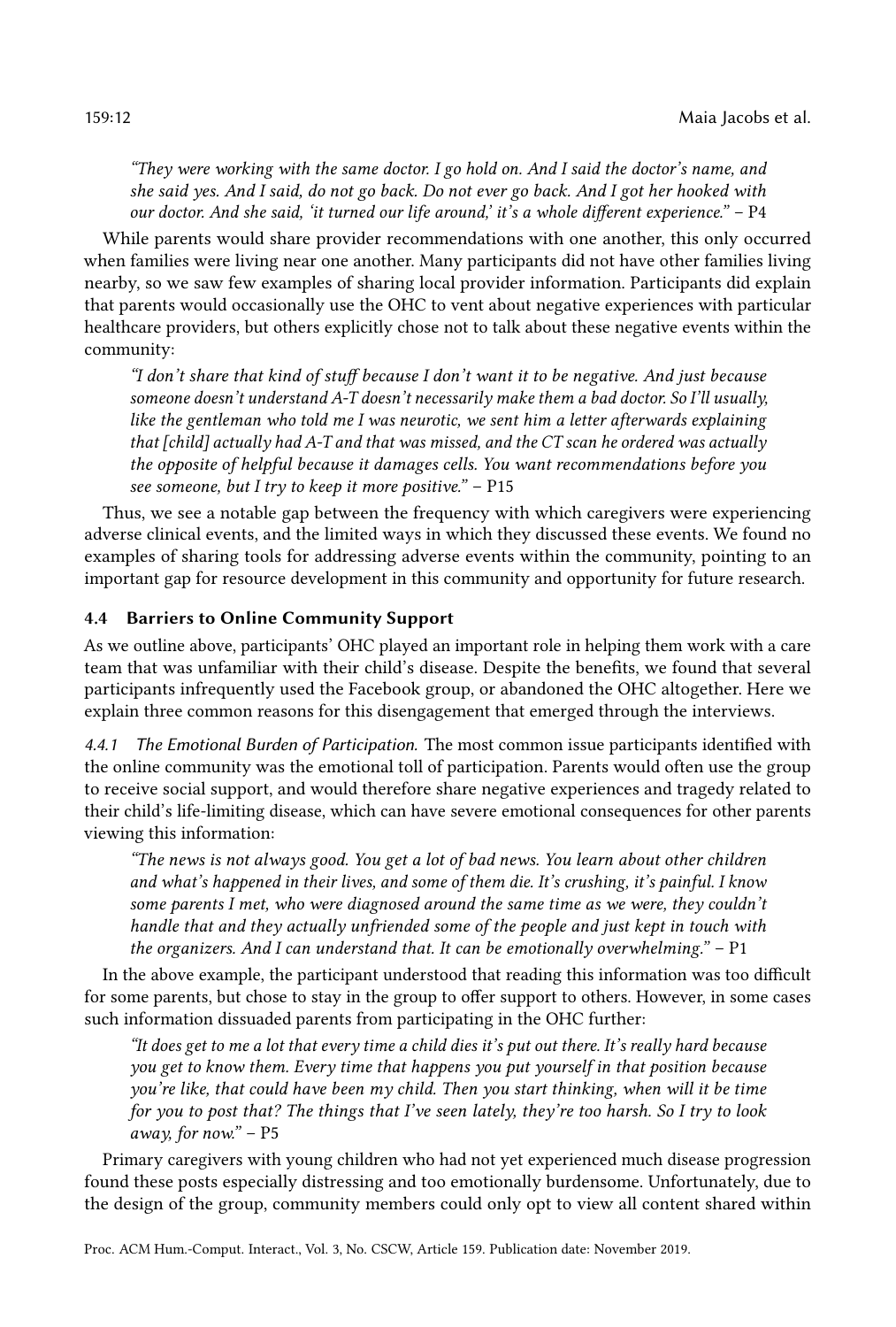the community, or none. Thus, parents must decide between OHC participation and their own emotional well-being.

4.4.2 High Barriers to Entry. Another challenge with using the online community was finding information about a particular topic. Participants commented that the community provided a quick way to receive answers to questions, because "someone's always awake". However, finding previous discussions or information was unsupported within the platform. To overcome this, many caregivers would monitor the group discussions and keep personal notes of information that they thought would be beneficial later. While this strategy was useful for participants, it places the additional burden on primary caregivers to develop strategies for organizing and recalling OHC content. Further, new members had no way to efficiently access prior information:

"When I first got on there I was going through old posts. I was on there forever... You can get lost. If you just go to that group and you're just scrolling."  $- P2$ 

Thus, primary caregivers had to develop their own methods for saving useful information shared within the OHC. This made the initial entry into the community overwhelming, and highlights the need for interactive features that allow community members to search for, find, and interact with the rich history of content created within the group.

4.4.3 "Every Kid is Different". The final challenge discussed by many participants was finding personally relevant documents and information, which could be difficult due to differences in illness presentations among children and care strategies. Identifying useful educational tools and disease progression information could be challenging as the symptoms of the disease differed between children. For example, while some children had immunodeficiency, others did not. This difference could affect one's approach to finding and recruiting care team members, school services, and daily health management strategies. Based on these differences, many participants talked about how the information they found on the Facebook group was not always relevant to their child:

"I'm on a Facebook page for parents. I try not to read too much into it because I know every kid is so different and experiencing very different things, but it's been a good place as a sounding board." – P13

Beyond the disease variations, primary caregivers' approaches to managing the disease could also differ significantly. Several participants said they were interested in learning more from families who approached the disease and daily life in a similar way as they did. For instance, some families focused on providing their children with many services, such as various therapies, to help them manage the physical effects of the disease. Other primary caregivers chose not use as many therapies so their child would not miss out on school:

"I found that I am drawn to other parents who parent and are raising their kids like we did. I'm not drawn to someone who takes their child to therapy all the time. They're missing school." – P11

Each of these differences can make it difficult for primary caregivers to identify which content would be personally useful. While the online community can be a great source for a variety of information and resources, participants often commented that at times they wanted help identifying resources that came from children with similar disease trajectories or parents with similar parenting styles. The inability to identify such information limited the overall usefulness of the OHC.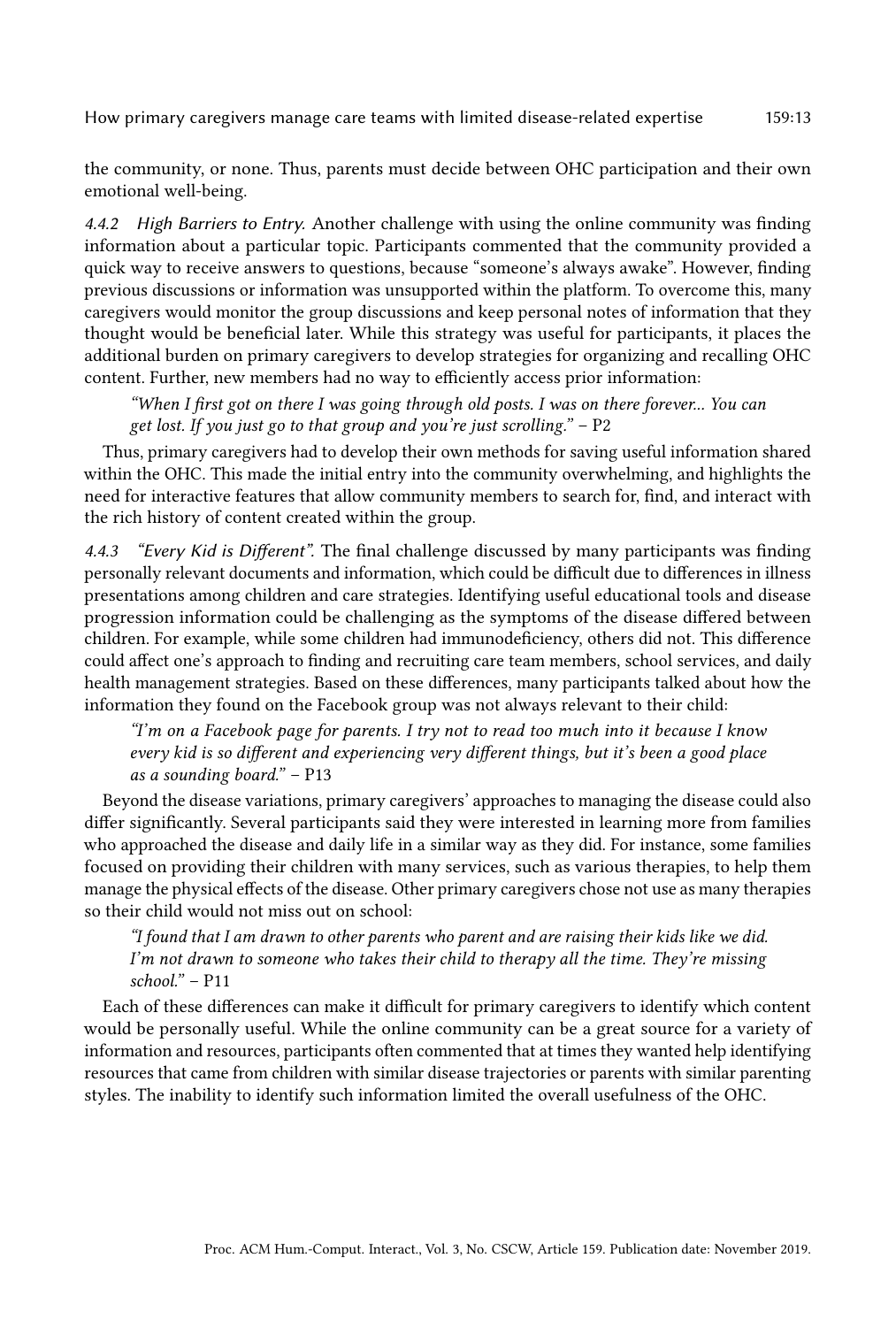# 5 DISCUSSION

Through this qualitative study of A-T health management behaviors, roles, and resources, we found that primary caregivers' health management challenges were related to working with care teams that possessed limited knowledge of the disease itself, and that caregivers were required to take on additional care coordination tasks in response to these challenges. Use of an online community for A-T families supported this care coordination work, providing a space where caregivers could share information, resources, and strategies related to these care coordination tasks.

Collectively, these findings point to new opportunities for health tools to support individuals managing a rare disease. First, there are opportunities to design health tools that directly support the care coordination tasks outlined in this paper. Second, due to the value primary caregivers placed on the information and resources shared by their peers, a second opportunity is to consider ways for future health tools to increase access to, and interaction with, the knowledge shared by OHC members.

Support for chronic disease management is taking many forms, such as personal health technologies, online communities, and patient portals. Therefore, we do not focus on a particular type of technology, but rather consider guidelines for how future tools could better support the care coordination of rare diseases. We offer these recommendations (summarized in table [1](#page-14-0) and elaborated on in the sections below) in order to motivate work that considers the unique support needs of patients and families who thus far have been largely omitted from the health technology design space [\[55\]](#page-20-1).

### 5.1 Supporting Care Coordination Tasks

This study extends our understanding of the tasks that individuals take on when managing a rare chronic disease or working with care teams with limited knowledge about one's disease. A large body of literature has explored care coordination and health management of more common chronic illness, such as cancer, diabetes, heart disease, asthma, and many others. While these disease trajectories differ in many ways, such as symptoms and progression rates, the literature also highlights similarities in patients' and caregivers' health management responsibilities [\[5\]](#page-18-12). Common chronic disease management tasks include learning about the disease trajectory and planning for the future [\[9,](#page-18-13) [49,](#page-20-12) [64,](#page-20-13) [67\]](#page-21-12), making treatment decisions and adhering to treatments [\[7,](#page-18-14) [50,](#page-20-14) [72\]](#page-21-13), monitoring and accurately reporting symptoms and side effects [\[5,](#page-18-12) [18,](#page-18-0) [34,](#page-19-15) [50,](#page-20-14) [53\]](#page-20-15), coping with the emotional impact of the disease [\[5,](#page-18-12) [9,](#page-18-13) [12,](#page-18-15) [49,](#page-20-12) [53,](#page-20-15) [54,](#page-20-16) [67\]](#page-21-12), and bridging the communication gap between disconnected institutions [\[2,](#page-18-11) [17,](#page-18-16) [78\]](#page-21-4). These common responsibilities are relevant to the management of A-T. Primary caregivers were responsible for learning about A-T, monitoring their children's symptoms, and communicating with all members of the child's care team.

However, when managing a rare chronic disease like A-T, many of the primary caregivers were focused on additional care coordination tasks. Two of these roles, educating care teams and initiating care changes, required caregivers to continuously seek out up to date resources about the disease, trajectory, and care norms. These resources became the materials primary caregivers used to educate care team members about the disease and treatment options, and helped primary caregivers to make necessary treatment decisions. Supporting the development of materials to educate care teams about the disease is one way in which technology could help to reduce caregiver burden. In addition, one of the surprising insights from participants was the frequency with which they had to oppose clinical care decisions in order to prevent adverse events. Though we talked to a small group of parents, they often discussed multiple clinical errors which occurred or which they had to oppose directly. Helping primary caregivers to prevent these errors is a necessary step in addressing clinical safety issues [\[31,](#page-19-16) [85\]](#page-21-14).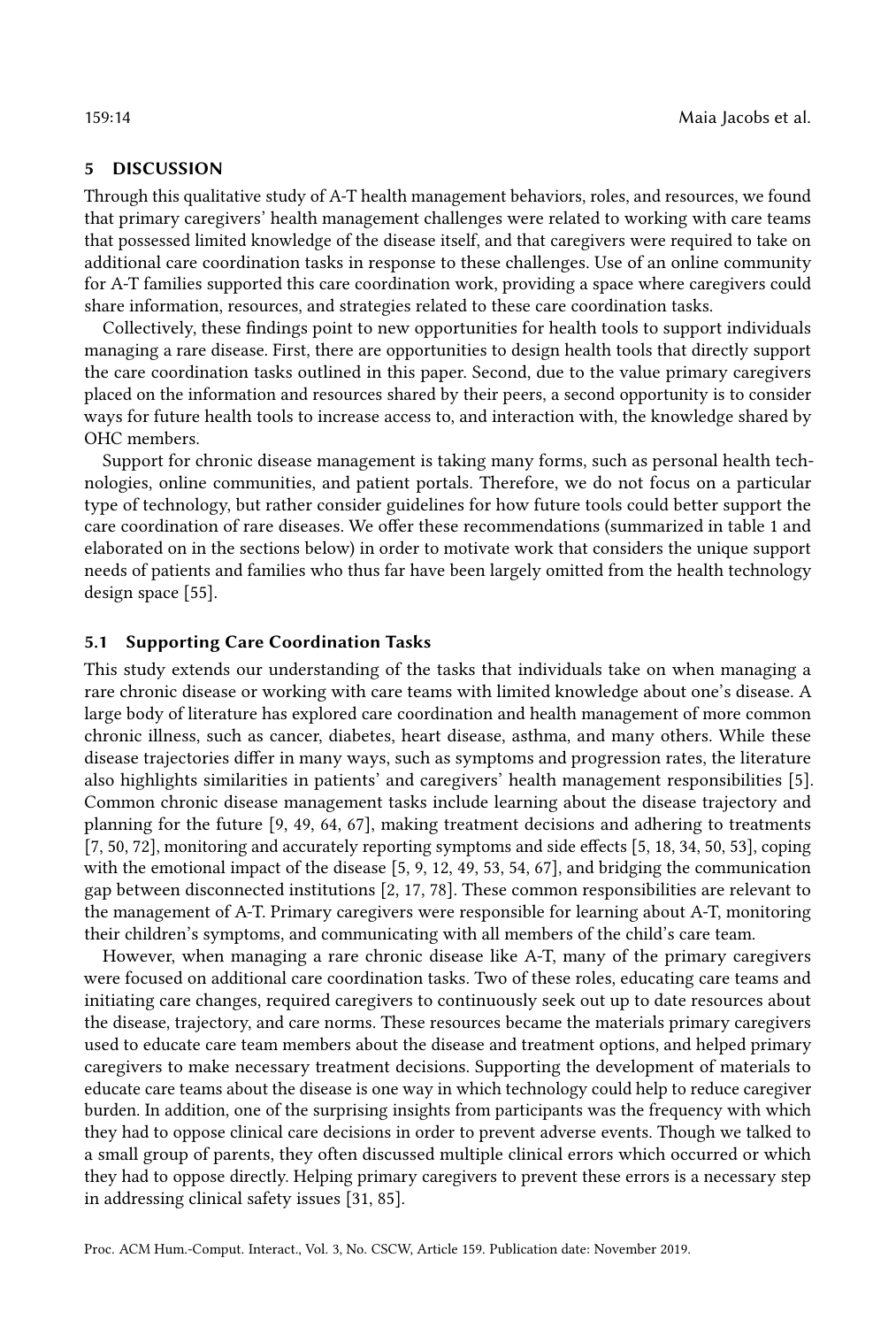<span id="page-14-0"></span>

| Challenge                                        | <b>Design Opportunity</b>                                                         |
|--------------------------------------------------|-----------------------------------------------------------------------------------|
| care team education                              | Primary caregivers responsible for Developing materials for care teams (5.1.1)    |
| Infrequent sharing of adverse events             | Explicit sharing of adverse clinical events (5.1.2)                               |
| finding relevant and timely content<br>difficult | High volume of OHC content makes Personalized information recommendations (5.2.1) |
| and members' emotional well-being                | Tension between OHC participation Providing control over content topics (5.2.2)   |

Table 1. Summary of Design Opportunities

5.1.1 Developing Materials for Care Teams. The relative lack of research on rare diseases limits the information available for families and for care team members. Clinicians see rare disease care as a challenge and experience difficulties in accessing health information about these diseases [\[85\]](#page-21-14). Researchers have therefore suggested that technology can provide doctors who do not have disease-related expertise with succinct overviews of their patient's illness [\[55\]](#page-20-1). In addition to an overview of the disease, health tools could aggregate resources from specialists' clinics, research publications, and online communities. Up to date collections of these materials could directly support care team education, improve care quality for rare diseases, and reduce patients' and primary caregivers' burden of fulfilling this role.

Developing these materials presents two overarching challenges: synthesizing the complex body of information, and presenting this information in a way that is usable and useful in the time-sensitive medical context. Past work developing meaningful summaries of complex information networks may provide the necessary tools and methods for creating summaries from large collections of information and peer exchanges [\[1,](#page-18-17) [83\]](#page-21-15). This prior work provides mechanisms for synthesizing emergent knowledge within online forums. In parallel, researchers have developed design guidelines for creating information summaries that include patient generated data and are usable in time-sensitive healthcare settings [\[39,](#page-19-5) [63\]](#page-20-17). Bringing together these two areas of research presents one possible approach to integrating online content into materials that are useful to care team members in the context of busy, daily work schedules.

Developing materials that summarize online discussions may also help to provide a process for care teams, patients, and caregivers to collaboratively identify misinformation, a common problem with online health information sharing, while circumventing liability issues that may prohibit healthcare providers from engaging with online communities directly [\[39\]](#page-19-5). Importantly, sharing summaries of OHC content with care team members will require researchers and developers to consider the ethical tensions with sharing OHC content with non-community members, addressing issues of transparency, trust, and privacy. Individuals who post personal experiences and content within OHCs have varying perceptions of privacy and can be hesitant to share non-clinical information with healthcare providers [\[30,](#page-19-17) [40,](#page-19-18) [65\]](#page-21-16). Thus, while future work is needed to develop materials for care team members, researchers ought to consider ways to give community members a voice in deciding how their peer exchanges are used in the development of new materials, without adding undue burden onto the community.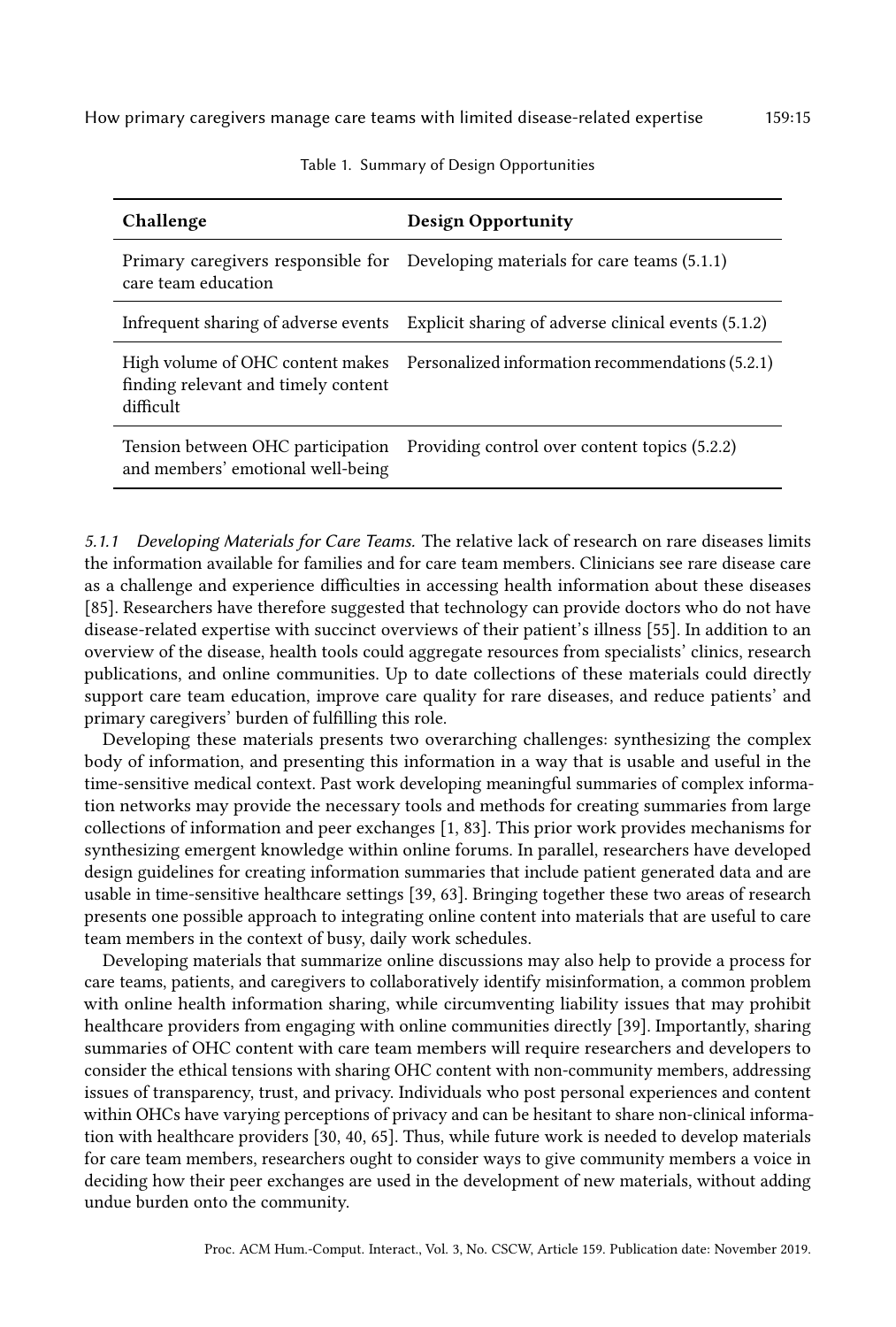5.1.2 Explicit Sharing of Adverse Clinical Events. Despite the high number of adverse events and clinical errors that participants encountered per our interviews, participants infrequently shared this information with their care teams or within the OHC. While some participants suggested that the OHC was used to share provider contact information or vent about negative interactions with providers, other participants said they purposefully did not share information about negative encounters because they did not want to suggest that the clinician was a bad person.

While parents may not wish to highlight particular clinicians or events, we believe there is an important opportunity to develop systematic ways to identify and report adverse events and normalize the sharing of these experiences. The design space for addressing adverse events is broad. Online community platforms and personal health information tools could afford patients and primary caregivers the ability to answer general, anonymous questions about adverse events or near misses, such as the type of care procedure involved. Likewise, healthcare centers could provide communal spaces to allow for faster sharing of these experiences. Collectively, these technologies could help in identifying patterns of events at the individual, community, and healthcare system levels, which can be addressed at a larger scale. For example, we had multiple caregivers report having had to inform clinicians that x-rays are unsafe to use in children with A-T (who have an increased sensitivity to ionizing radiation), perhaps suggesting that this information needs to be more widely shared with clinicians in their training or by parents early in their child's care process.

Lists of frequently asked questions used by peers can also help individuals learn which questions to ask healthcare providers in order to recognize when their care deviates from expected care [\[33\]](#page-19-19). We see this as a useful strategy for helping primary caregivers recognize adverse events before they occur. Future health tools could include features which aggregate questions or evidence that helped patients and primary caregivers when opposing care recommendations.

#### 5.2 Increasing Access to Online Community Knowledge

While we did not set out to study online health community use, participants frequently described how resources shared within their OHC empowered primary caregivers to lead their child's care and educate care team members, primarily through the sharing of educational artifacts, care norms, and provider recommendations. Notably, the types of resources described by participants could at times be found through other sources. For example, rare disease foundations provide contact information for specialists, descriptions of common symptoms, and care procedures. Participants described using these information sources, such as the A-TCP and information from A-T clinics. However, participants frequently discussed resource sharing through the OHC. Through this platform, parents could receive useful resources, view resource variations and learn how they could be adapted to their child's needs, and see how other families operationalized these resources when addressing similar care challenges. The social, adaptive, and timely nature of these communities helped primary caregivers to access resources to address their immediate care challenges.

This work builds on literature examining how online health communities help people manage chronic conditions. Much of this literature has shown the important social and emotional support that individuals receive through these communities [\[60,](#page-20-7) [66,](#page-21-6) [70,](#page-21-8) [80,](#page-21-7) [81\]](#page-21-17). In addition, OHCs provide a space where people can receive information to address self-care challenges and develop a collective knowledge of a disease [\[38,](#page-19-9) [59,](#page-20-8) [84\]](#page-21-18). Through this emotional and informational support, online health communities are influencing everyday health behaviors such as the development of physical and emotional coping strategies [\[37,](#page-19-20) [58,](#page-20-6) [82\]](#page-21-19). Our work extends our understanding of how peer exchanges within OHCs influence offline behaviors, demonstrating how primary caregivers used information exchanged within an OHC to support care coordination tasks.

Notably, many OHC platforms are not designed to facilitate a rich exchange of ideas and resources [\[59\]](#page-20-8). We found that emotional content, limited ability to view older content, and lack of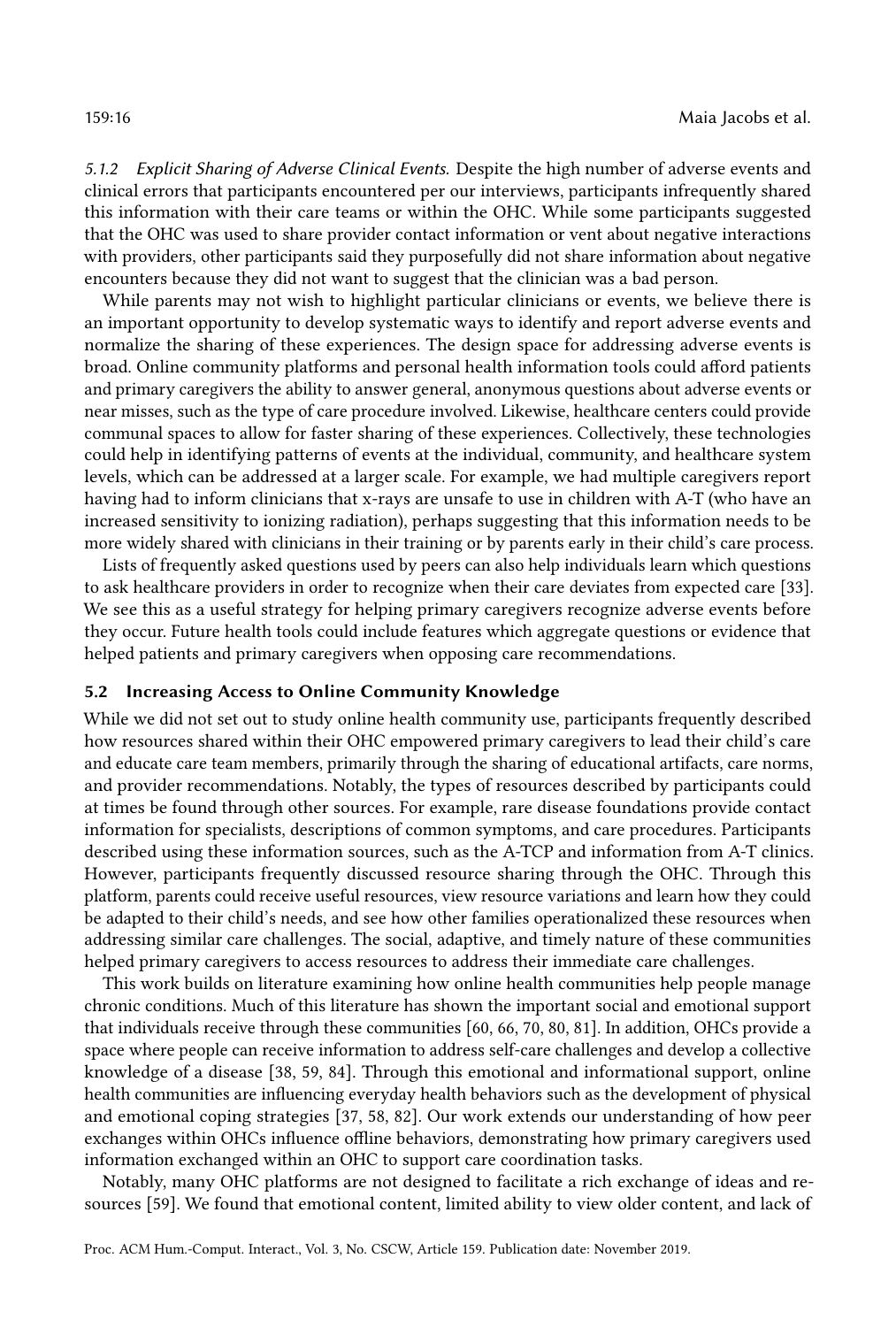connections between post content and poster details can limit OHC participation and use. Similar challenges have been discussed on a variety of platforms, including issues of information overload [\[44,](#page-20-18) [65\]](#page-21-16) and information utility [\[35,](#page-19-21) [43\]](#page-20-5). We found that the issue of emotional readiness was less prevalent in OHC literature, but the negative consequences of health information have been considered in studies looking at other information sources [\[10\]](#page-18-18).

Based on the prominence of these issues, an important research agenda is considering how new technologies, from personal health tools to large community-based platforms, may circumvent existing barriers. We propose two lessons that emerge from this study. First, health tools need to overcome issues related to content volume, which can be overwhelming and make it difficult to learn from previously shared experiences and insights. Second, health tools need to allow individuals to control the types of content they wish to view or to avoid.

5.2.1 Personalized Information Recommendations. Participants discussed how the high volume of content shared online made initial entry into the group overwhelming, and consistently made finding personally relevant information difficult. These barriers highlight the need for tools that allow patients and caregivers to find personally relevant content at the time in which it would be most useful. Participants shared many examples in which timely, personalized information could be beneficial when working with their care teams. For instance, receiving example IEPs prior to meeting with a new school system could help inform both parents and the school about what resources may help the child in their daily education.

Recent studies have looked at using personalized information recommendation systems to connect individuals with content that can help them address their immediate health management challenges [\[41,](#page-19-22) [61\]](#page-20-19). These tools aggregate online health information and utilize user input to connect individuals to small sets of resources that address their immediate health questions or challenges.

Our work suggests that there is a need for personalized information systems for rare disease management and that such systems could be particularly effective if they incorporated both clinical resources and community insights. Our findings also suggest that primary caregivers benefit from viewing diverse sets of artifacts and care strategies, so that they may consider how to adapt recommendations to their specific context. Supporting this adaptive behavior is particularly important in complex pediatric conditions, such as A-T, because the disease symptoms and trajectories can be highly heterogeneous. Personalized information tools ought to present diverse—yet relevant—sets of resources to help caregivers compare and contrast similar types of content and identify resources that are most pertinent to them. Such summaries could have the additional benefit of making community knowledge more accessible to individuals who do not have the means to engage with online communities or are uncomfortable engaging with these communities directly.

5.2.2 Providing Control over Content Topics. The tension between OHC participation and parents' emotional well-being suggests that patients and primary caregivers require greater control over the informational topics with which they wish to engage, particularly in the context of progressive, life-limiting conditions. Issues of distress caused by health information have been documented across multiple forms of support, including online health communities, patient portals, and paperbased informational materials [\[44,](#page-20-18) [51,](#page-20-20) [77\]](#page-21-20). Designers of health tools ought to be considerate of issues related to emotional readiness and provide individuals with the autonomy to decide which information they wish to view or to avoid.

One way to address these issues is through lightweight features that visualize an information space and then allow people to control which topics they wish to engage and disengage from, such as topics related to loss and grief. Researchers working on facilitating online creativity have developed a viable approach for allowing people to create personally meaningful topics [\[73\]](#page-21-21). In this approach, an individual can quickly develop their own clusters of related content as they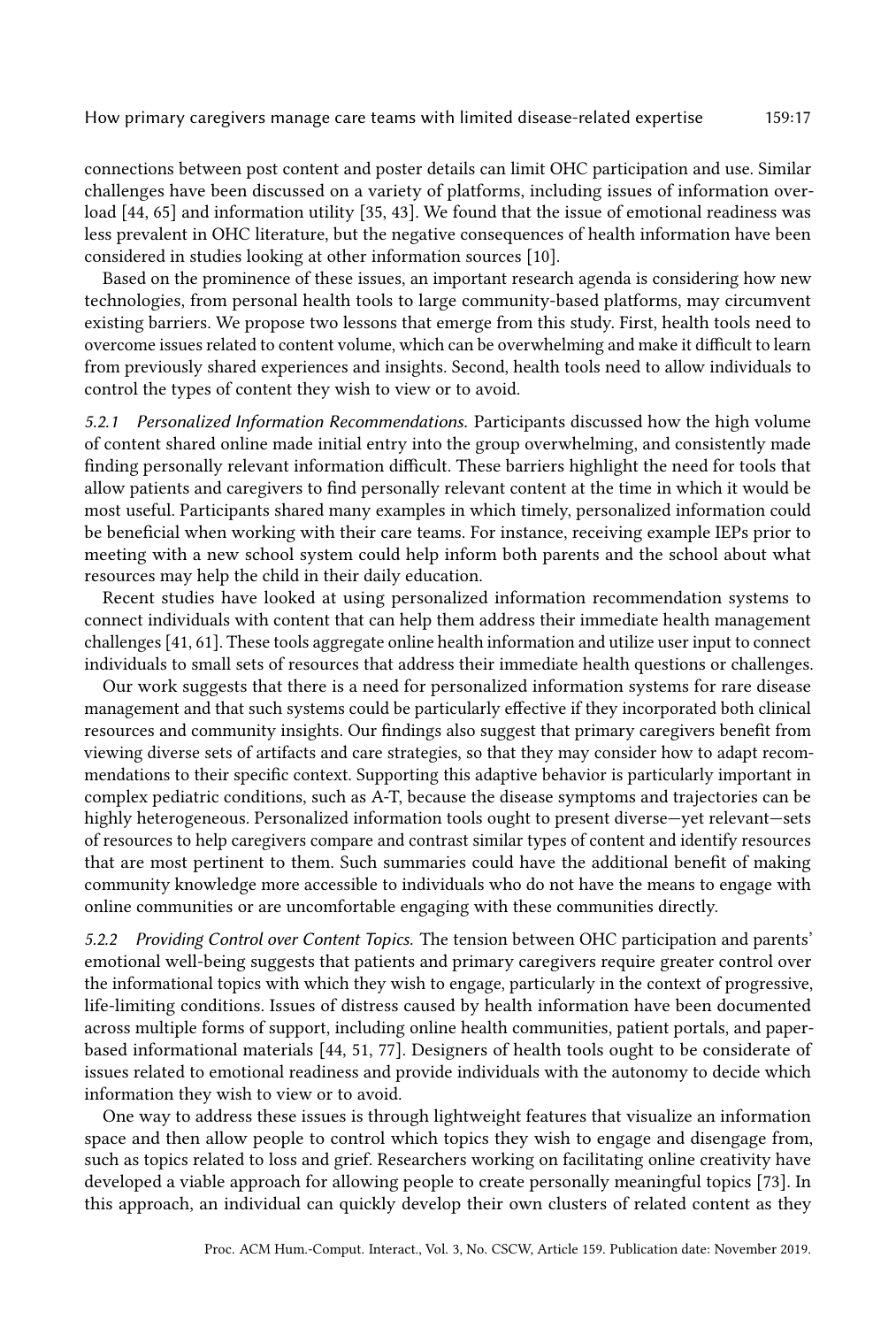look through information to satisfy their own information needs. As more of these clusters are created, they may be used to develop global semantic models, which could be used to recommend common topics. This would put less up front work on the individual to create topics, allowing them to more quickly identify topics they wish to view or avoid. Such an approach could be useful in developing personal health information tools, new community platforms, or even for determining which paper-based materials individuals would like to receive from their healthcare providers.

# 5.3 Generalizability

This study presents an in-depth case study of primary caregivers' strategies for working with care teams with limited experience treating their child's rare disease. While we focused on one particular rare disease, several studies have cited a lack of clinical expertise as a health management challenge across rare diseases [\[8,](#page-18-3) [55\]](#page-20-1). Therefore, up to 30 million people in the United States [\[85\]](#page-21-14) are likely working with care teams with limited experience caring for their particular diagnosis. Yet, this challenge has been largely unaddressed in health and design literature.

Working with under-informed care teams is not a unique challenge of rare disease management. Other communities face similar challenges accessing knowledgeable care teams, such as transgender people and individuals with multiple chronic conditions [\[2,](#page-18-11) [48\]](#page-20-21). More work is needed to understand patient and caregivers health management practices in other sociotechnical healthcare systems with limited disease-related expertise, including systems outside of the United States. We anticipate that the responsibilities described in this study, such as educating care teams and addressing adverse clinical events are common in such settings due to the ways in which insufficient expertise of the healthcare providers has been shown to change the medical encounter [\[8\]](#page-18-3). The design opportunities suggested in this work may therefore be beneficial for a broader audience.

# 6 LIMITATIONS

Our study has a number of limitations. First, our study may have a selection bias, as all participants were connected with the A-TCP. More work is needed to understand if the findings we present here apply for other primary caregivers who are not connected to this organization. Future work should also explore the validity of these findings in other communities. In particular, we see an important opportunity to look at how to support language and literacy minority families. We also did not include the perspectives of clinicians and care teams in our data collection. In future studies, we hope to work with care team members to understand their perceptions of caring for a child with a rare disease. This study also focuses on primary caregivers' perceptions of the benefits and barriers of using an OHC. We have yet to study the content shared within the Facebook group.

# 7 CONCLUSION

Research on chronic disease management has shown that care teams play an important role in educating patients about the disease and treatments, initiating necessary changes in care as diseases progress, and determining the most appropriate treatments for an individual. Our study shows that when care teams have limited disease-related expertise, primary caregivers assume these responsibilities. Resources such as educational artifacts, care norms, and provider information can help caregivers take on these roles. Online health communities provide an important space where caregivers can share these resources, see how resources among community members are adapted to the specific needs of the child, and learn how other families have operationalized these resources to help them manage their care teams. We believe an important research agenda is creating tools to support these care coordination tasks and access to online community knowledge. Such research is a critical step in supporting communities who experience barriers accessing medical expertise.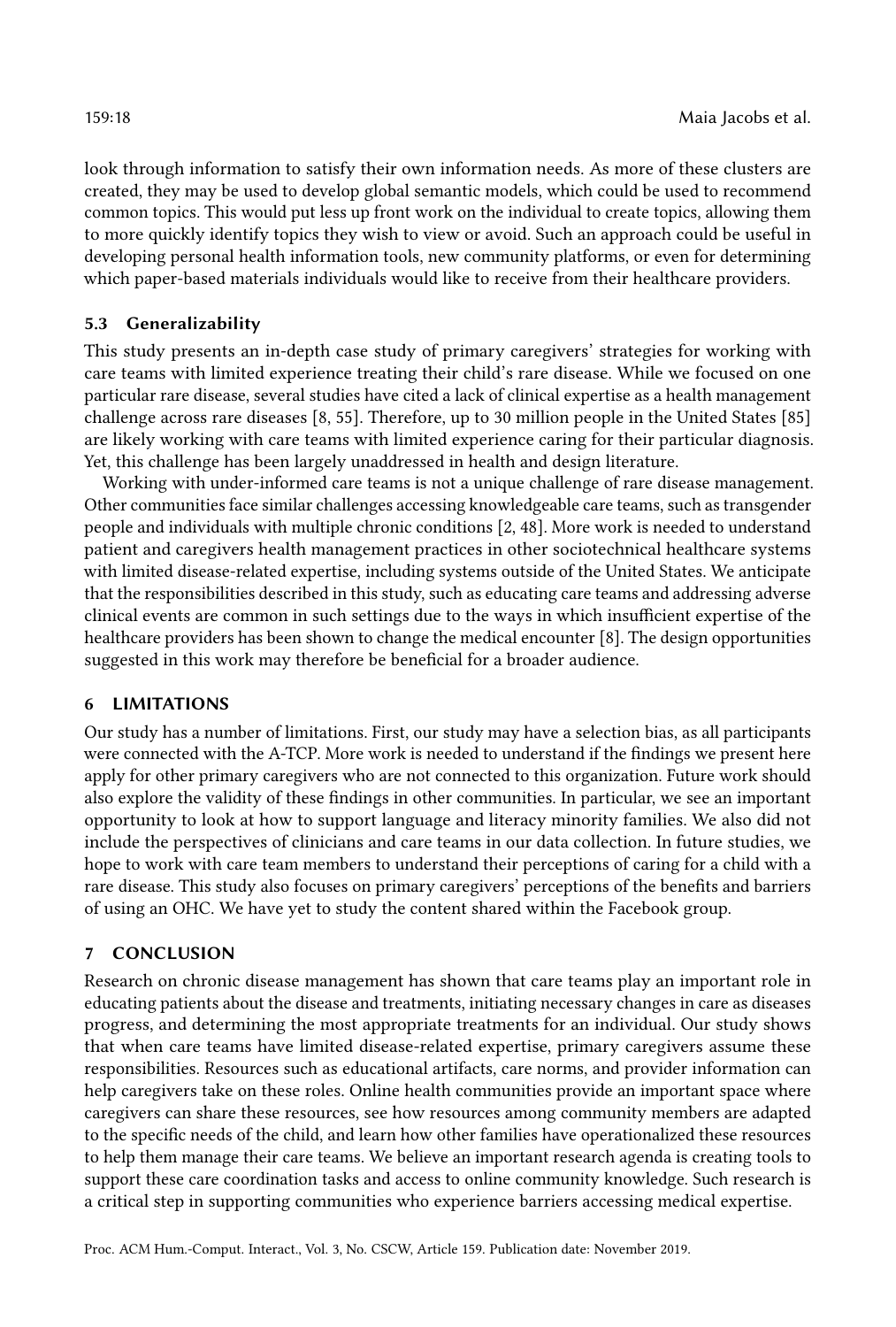### ACKNOWLEDGMENTS

We would like to thank all of the participants, Mary Donovan, Jennifer Thornton, and the Ataxia-Telangiectasia Children's Project, all of whom made this work possible. This work was supported in part by NIH grant 1R01CA204585-01 as part of the NSF/NIH Smart and Connected Health program.

#### REFERENCES

- <span id="page-18-17"></span>[1] Mark S. Ackerman, Anne Swenson, Stephen Cotterill, and Kurtis DeMaagd. 2003. I-DIAG: From Community Discussion to Knowledge Distillation. Communities and Technologies (2003), 307–325. [https://doi.org/10.1007/978-94-017-0115-0\\_](https://doi.org/10.1007/978-94-017-0115-0_16) [16](https://doi.org/10.1007/978-94-017-0115-0_16)
- <span id="page-18-11"></span>[2] Ofra Amir, Barbara J. Grosz, Krzysztof Z. Gajos, Sonja M. Swenson, and Lee M. Sanders. 2015. From Care Plans to Care Coordination: Opportunities for Computer Support for Teamwork in Complex Healthcare. Proceedings of the 33rd Annual ACM Conference on Human Factors in Computing Systems - CHI '15 (2015), 1419–1428. [https:](https://doi.org/10.1145/2702123.2702320) [//doi.org/10.1145/2702123.2702320](https://doi.org/10.1145/2702123.2702320)
- <span id="page-18-1"></span>[3] Neeraj K Arora, Pauley Johnson, David H Gustafson, Fiona Mctavish, Robert P Hawkins, and Suzanne Pingree. 2002. Barriers to information access, perceived health competence, and psychosocial health outcomes: test of a mediation model in a breast cancer sample. Patient education and counseling 47 (2002), 37–46.
- <span id="page-18-2"></span>[4] Stephanie L. Ayers and Jennie Jacobs Kronenfeld. 2007. Chronic illness and health-seeking information on the Internet. Health 11, 3 (2007), 327–347.<https://doi.org/10.1177/1363459307077547>
- <span id="page-18-12"></span>[5] Julie Barlow, Chris Wright, Janice Sheasby, Andy Turner, and Jenny Hainsworth. 2002. Self-management approaches for people with chronic conditions: A review. Patient Education and Counseling 48, 2 (2002), 177–187. [https:](https://doi.org/10.1016/S0738-3991(02)00032-0) [//doi.org/10.1016/S0738-3991\(02\)00032-0](https://doi.org/10.1016/S0738-3991(02)00032-0)
- <span id="page-18-6"></span>[6] Elizabeth Bernabeo and Eric S. Holmboe. 2013. Patients, providers, and systems need to acquire a specific set of competencies to achieve truly patient-centered care. Health Affairs 32, 2 (2013), 250–258. [https://doi.org/10.1377/](https://doi.org/10.1377/hlthaff.2012.1120) [hlthaff.2012.1120](https://doi.org/10.1377/hlthaff.2012.1120)
- <span id="page-18-14"></span>[7] Thomas Bodenheimer, Kate Lorig, Halsted Holman, and Kevin Grumbach. 2002. Patient Self-management of Chronic Disease in Primary Care. Journal of the American Medical Association 288, 19 (2002), 2469–2475. [https://doi.org/10.](https://doi.org/10.1001/jama.288.19.2469) [1001/jama.288.19.2469](https://doi.org/10.1001/jama.288.19.2469)
- <span id="page-18-3"></span>[8] Karolina Budych, Thomas M. Helms, and Carsten Schultz. 2012. How do patients with rare diseases experience the medical encounter? Exploring role behavior and its impact on patient-physician interaction. Health Policy 105, 2-3 (2012), 154–164.<https://doi.org/10.1016/j.healthpol.2012.02.018> arXiv[:arXiv:1011.1669v3](http://arxiv.org/abs/arXiv:1011.1669v3)
- <span id="page-18-13"></span>[9] Ayse G Büyüktür and Mark S Ackerman. 2017. Information Work in Bone Marrow Transplant: Reducing Misalignment of Perspectives. In Proceedings of the SIGCHI Conference on Computer Support Cooperative Work (CSCW '17). 1740–1752.
- <span id="page-18-18"></span>[10] Donald O Case, James E Andrews, J David Johnson, and Suzanne L Allard. 2005. Avoiding versus seeking: the relationship of information seeking to avoidance, blunting, coping, dissonance, and related concepts. Journal of the Medical Library Association 93, 3 (2005), 353–62.
- <span id="page-18-7"></span>[11] Branko G Celler, Nigel H Lovell, and Jim Basilakis. 2003. Using information technology to improve the management of chronic disease. Medical Journal of Australia 179, 5 (2003), 242–246.<https://doi.org/10.5694/j.1326-5377.2003.tb05529.x>
- <span id="page-18-15"></span>[12] K Charmaz. 1983. Loss of self: a fundamental form of suffering in the chronically ill. Sociology of health & illness 5, 2 (1983), 168–195.<https://doi.org/10.1111/1467-9566.ep10491512>
- <span id="page-18-10"></span>[13] Kathy Charmaz and Liska Belgrave. 2012. Qualitative interviewing and grounded theory analysis. In The SAGE handbook of interview research: The complexity of the craft 2. 347–365.
- <span id="page-18-8"></span>[14] Helen H. Chun and Richard A. Gatti. 2004. Ataxia-telangiectasia, an evolving phenotype. DNA Repair 3, 8-9 (2004), 1187–1196.<https://doi.org/10.1016/j.dnarep.2004.04.010>
- <span id="page-18-5"></span>[15] Noreen M. Clark. 2003. Management of Chronic Disease by Patients. Annual Review of Public Health 24, 1 (2003), 289–313.<https://doi.org/10.1146/annurev.publhealth.24.100901.141021>
- <span id="page-18-4"></span>[16] Eyal Cohen, Ashley Lacombe-Duncan, Karen Spalding, Jennifer MacInnis, David Nicholas, Unni G Narayanan, Michelle Gordon, Ivor Margolis, and Jeremy N Friedman. 2012. Integrated complex care coordination for children with medical complexity: a mixed-methods evaluation of tertiary care-community collaboration. BMC health services research 12 (2012), 366.
- <span id="page-18-16"></span>[17] Eric A Coleman, Carla Parry, Sandra Chalmers, and Sung-joon Min. 2006. The care transitions intervention. Arch Intern Med 166 (2006), 1822–28.
- <span id="page-18-0"></span>[18] Juliet Corbin and Anselm Strauss. 1985. Managing chronic illness at home: Three lines of work. Qualitative Sociology 8, 3 (1985), 224–247.<https://doi.org/10.1007/BF00989485>
- <span id="page-18-9"></span>[19] Thomas O. Crawford, R. L. Skolasky, R. Fernandez, K. J. Rosquist, and H. M. Lederman. 2006. Survival probability in ataxia telangiectasia. Archives of Disease in Childhood 91, 7 (2006), 610–611.<https://doi.org/10.1136/adc.2006.094268>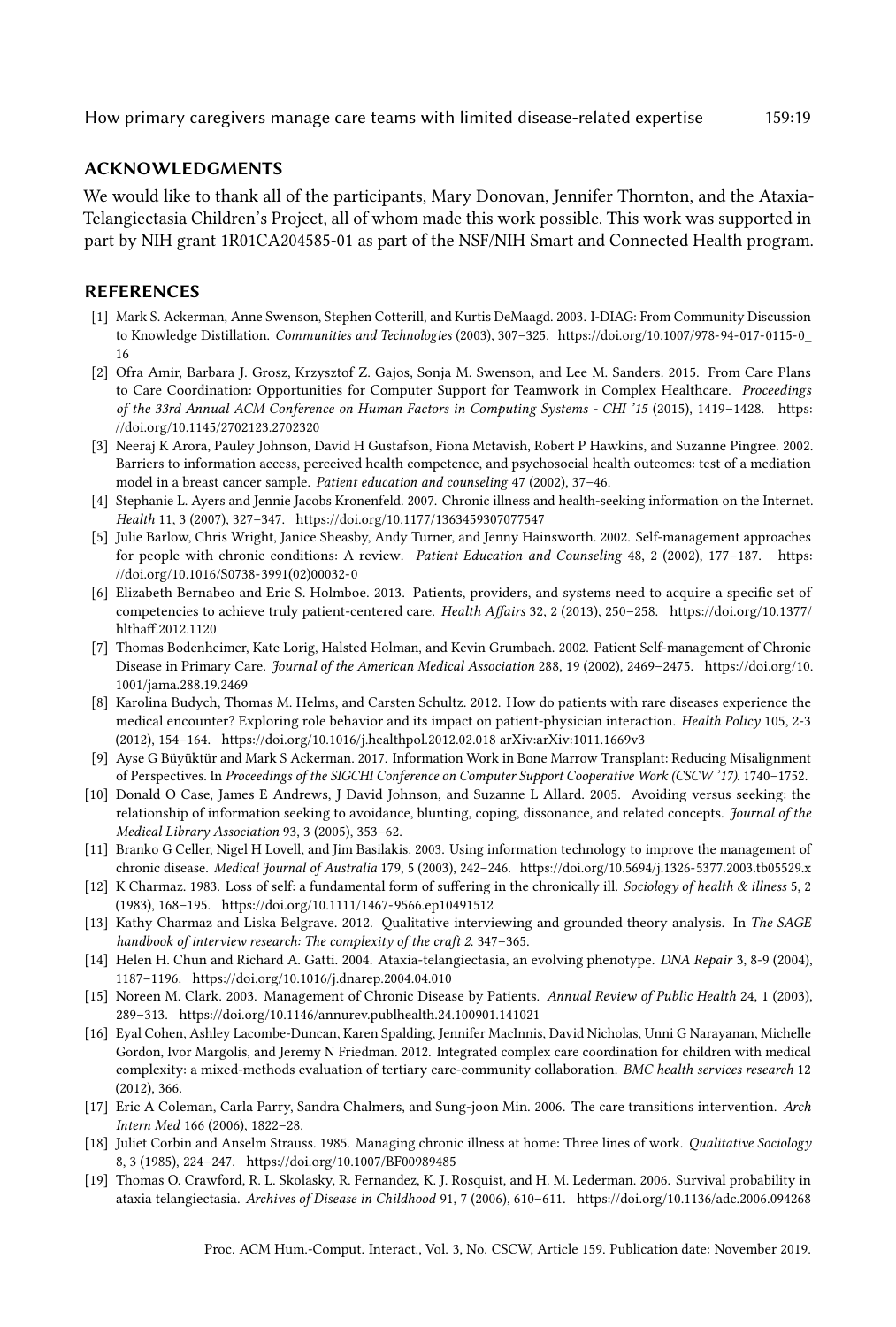- <span id="page-19-1"></span>[20] Andrea Docherty, Alastair Owens, Mohsen Asadi-Lari, Roland Petchey, Jacky Williams, and Yvonne H. Carter. 2008. Knowledge and information needs of informal caregivers in palliative care: A qualitative systematic review. Palliative Medicine 22, 2 (2008), 153–171.<https://doi.org/10.1177/0269216307085343>
- <span id="page-19-10"></span>[21] Maya Doyle. 2014. Peer Support and Mentorship in a US Rare Disease Community: Findings from the Cystinosis in Emerging Adulthood Study. Patient 8, 1 (2014), 65–73.<https://doi.org/10.1007/s40271-014-0085-9>
- <span id="page-19-6"></span>[22] Ezekiel J Emanuel and Linda L Emanuel. 1992. Four models of the physician-patient relationship. JAMA 267, 16 (1992), 2221–2226.
- <span id="page-19-3"></span>[23] J E Epping-Jordan. 2004. Improving the quality of health care for chronic conditions. Quality and Safety in Health Care 13, 4 (2004), 299–305.<https://doi.org/10.1136/qshc.2004.010744>
- <span id="page-19-7"></span>[24] Ronald M Epstein and Richard L Street. 2011. The values and Value of patient-centered care. Annals of Family Medicine 9, 2 (2011), 100–103.<https://doi.org/10.1370/afm.1239>
- <span id="page-19-14"></span>[25] Joanna H Fanos and Margaret-anne Mackintosh. 1999. Never Again Joy Without Sorrow : The Effect on Parents of a Child With Ataxia-Telangiectasia. American Journal of Medical Genetics 87 (1999), 413–419.
- <span id="page-19-0"></span>[26] Lila J Finney Rutten, Neeraj K Arora, Alexis D Bakos, Noreen Aziz, and Julia Rowland. 2005. Information needs and sources of information among cancer patients: a systematic review of research (1980-2003). Patient education and counseling 57 (2005), 250–261.<https://doi.org/10.1016/j.pec.2004.06.006>
- <span id="page-19-13"></span>[27] Michael G Fitzgerald, James M Bean, Sanjay R Hegde, Hilal Unsap, Deborah J Macdonald, D Paul Harkin, Dianne M Finkelstein, Kurt J Isselbacher, and Daniel A Haber. 1997. Heterozygous ATM mutations do not contribute to early onset of breast cancer. Nature genetics 15, 3 (1997), 307–310.
- <span id="page-19-4"></span>[28] Susannah Fox and Maeve Duggan. 2013. The Diagnosis Difference. A portrait of the 45% of U.S. adults living with chronic health conditions. Technical Report November. Pew Research Center.
- <span id="page-19-8"></span>[29] Susannah Fox and Kristen Purcell. 2010. Chronic Disease and the Internet. Technical Report. 1-35 pages. [https:](https://doi.org/10.1071/PY04018) [//doi.org/10.1071/PY04018](https://doi.org/10.1071/PY04018)
- <span id="page-19-17"></span>[30] Jeana Frost, Ivar E. Vermeulen, and Nienke Beekers. 2014. Anonymity versus privacy: Selective information sharing in online cancer communities. Journal of Medical Internet Research 16, 5 (2014), 1–11.<https://doi.org/10.2196/jmir.2684>
- <span id="page-19-16"></span>[31] Henk Jan Guchelaar, Hadewig B B Colen, Mathijs D. Kalmeijer, Patrick T W Hudson, and Irene M. Teepe-Twiss. 2005. Medication errors: hospital pharmacist perspective. Drugs 65, 13 (2005), 1735–1746. [https://doi.org/10.2165/](https://doi.org/10.2165/00003495-200565130-00001) [00003495-200565130-00001](https://doi.org/10.2165/00003495-200565130-00001)
- <span id="page-19-11"></span>[32] Tonje Gundersen. 2011. 'One wants to know what a chromosome is': The internet as a coping resource when adjusting to life parenting a child with a rare genetic disorder. Sociology of Health and Illness 33, 1 (2011), 81-95. <https://doi.org/10.1111/j.1467-9566.2010.01277.x>
- <span id="page-19-19"></span>[33] Shefali Haldar, Sonali R Mishra, and Maher Khelifi. 2019. The Value of Patient-Peer Support in Improving Hospital Safety. Conference on Information Technology (2019), 152–156.<https://doi.org/10.3233/978-1-61499-951-5-152>
- <span id="page-19-15"></span>[34] Alexandra Harrison and Marja Verhoef. 2002. Understanding coordination of care from the consumer's perspective in a regional health system. Health Services Research 37, 4 (2002), 1031–1054.<https://doi.org/10.1034/j.1600-0560.2002.64.x>
- <span id="page-19-21"></span>[35] Andrea L Hartzler, Megan N Taylor, Albert Park, Troy Griffiths, Uba Backonja, David W McDonald, Sam Wahbeh, Cory Brown, and Wanda Pratt. 2016. Leveraging cues from person-generated health data for peer matching in online communities. Journal of the American Medical Informatics Association (2016), ocv175. [https://doi.org/10.1093/jamia/](https://doi.org/10.1093/jamia/ocv175) [ocv175](https://doi.org/10.1093/jamia/ocv175)
- <span id="page-19-2"></span>[36] Judith H. Hibbard and Jessica Greene. 2013. What the evidence shows about patient activation: Better health outcomes and care experiences; fewer data on costs. Health Affairs 32, 2 (2013), 207–214.<https://doi.org/10.1377/hlthaff.2012.1061>
- <span id="page-19-20"></span>[37] Mette Terp Høybye, Christoffer Johansen, and Tine Tjørnhøj-Thomsen. 2005. Online interaction. Effects of storytelling in an internet breast cancer support group. Psycho-oncology 14, 3 (2005), 211–20.<https://doi.org/10.1002/pon.837>
- <span id="page-19-9"></span>[38] Jina Huh and Mark S Ackerman. 2012. Collaborative Help in Chronic Disease Management: Supporting Individualized Problems. In Proceedings of the ACM 2012 conference on Computer Supported Cooperative Work. ACM, 853–862.
- <span id="page-19-5"></span>[39] Jina Huh and Wanda Pratt. 2014. Weaving clinical expertise in online health communities. In Proceedings of the 32nd annual ACM conference on Human factors in computing systems. ACM, 1355–1364. [https://doi.org/10.1145/2556288.](https://doi.org/10.1145/2556288.2557293) [2557293](https://doi.org/10.1145/2556288.2557293)
- <span id="page-19-18"></span>[40] Maia Jacobs, James Clawson, and Elizabeth D Mynatt. 2015. Comparing Health Information Sharing Preferences of Cancer Patients, Doctors, and Navigators. In Proceedings of the 18th ACM Conference on Computer Supported Cooperative Work & Social Computing (CSCW '15). ACM, 808–818.<https://doi.org/10.1145/2675133.2675252>
- <span id="page-19-22"></span>[41] Maia Jacobs, Jeremy Johnson, and Elizabeth D Mynatt. 2018. MyPath: Investigating Breast Cancer Patients' Use of Personalized Health Information. Proc. ACM Hum.-Comput. Interact. 2, CSCW (2018), 78:1—-78:21. [https://doi.org/10.](https://doi.org/10.1145/3274347) [1145/3274347](https://doi.org/10.1145/3274347)
- <span id="page-19-12"></span>[42] Suman Jayadev and Thomas D. Bird. 2013. Hereditary ataxias: Overview. Genetics in Medicine 15, 9 (2013), 673–683. <https://doi.org/10.1038/gim.2013.28>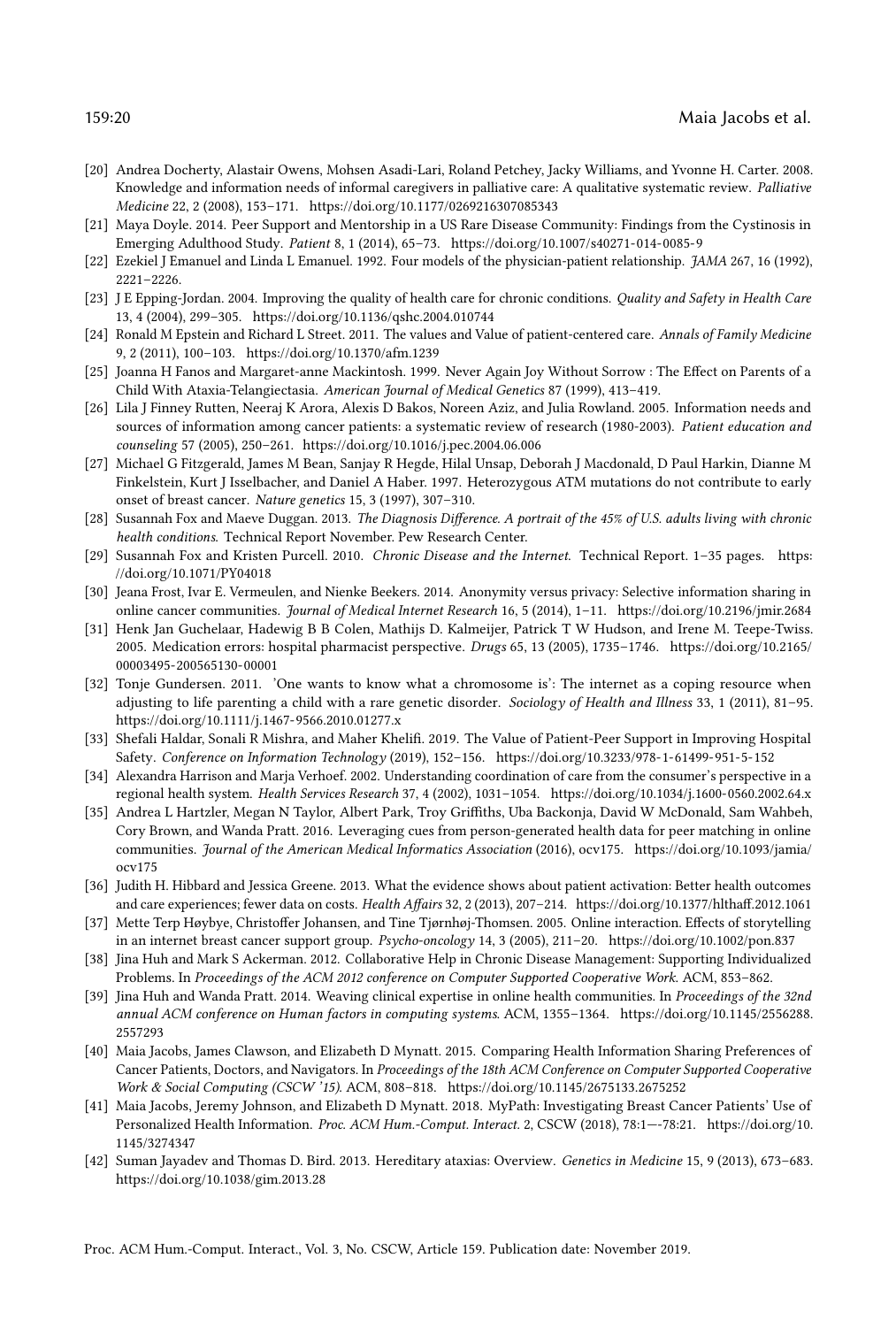- <span id="page-20-5"></span>[43] Allen C. Johnston, James L. Worrell, Paul M.Di Gangi, and Molly Wasko. 2013. Online health communities: An assessment of the influence of participation on patient empowerment outcomes. Information Technology and People 26, 2 (2013), 213–235.<https://doi.org/10.1108/ITP-02-2013-0040>
- <span id="page-20-18"></span>[44] Quentin Jones, Gilad Ravid, and Sheizaf Rafaeli. 2004. Information overload and the message dynamics of online interaction spaces: A theoretical model and empirical exploration. Information Systems Research 15, 2 (2004), 194–211. <https://doi.org/10.1287/isre.1040.0023>
- <span id="page-20-2"></span>[45] Rahul Khanna, S. Suresh Madhavan, Michael J. Smith, Julie H. Patrick, Cindy Tworek, and Barbara Becker-Cottrill. 2011. Assessment of health-related quality of life among primary caregivers of children with Autism Spectrum Disorders. Journal of Autism and Developmental Disorders 41, 9 (2011), 1214–1227.<https://doi.org/10.1007/s10803-010-1140-6>
- <span id="page-20-4"></span>[46] Predrag Klasnja and Wanda Pratt. 2012. Healthcare in the pocket: mapping the space of mobile-phone health interventions. Journal of biomedical informatics 45, 1 (feb 2012), 184–98.<https://doi.org/10.1016/j.jbi.2011.08.017>
- <span id="page-20-11"></span>[47] Anna Kole and François Faurisson. 2009. The Voice of 12,000 Patients: Experiences and Expectations of Rare Disease Patients on Diagnosis and Care in Europe. Technical Report.
- <span id="page-20-21"></span>[48] Sira Korpaisarn and Joshua D. Safer. 2018. Gaps in transgender medical education among healthcare providers: A major barrier to care for transgender persons. Reviews in Endocrine and Metabolic Disorders 19, 3 (2018), 271–275. <https://doi.org/10.1007/s11154-018-9452-5>
- <span id="page-20-12"></span>[49] D Kralik, T Koch, K Price, and N Howard. 2004. Chronic conditions and self management: taking action to create order. Journal of Clinical Nursing 13 (2004), 259–267.
- <span id="page-20-14"></span>[50] Sharon Lawn, John McMillan, and Mariastella Pulvirenti. 2011. Chronic condition self-management: Expectations of responsibility. Patient Education and Counseling 84, 2 (2011), e5–e8.<https://doi.org/10.1016/j.pec.2010.07.008>
- <span id="page-20-20"></span>[51] Leslie S. Liu, Patrick C. Shih, and Gillian R. Hayes. 2011. Barriers to the adoption and use of personal health record systems. iConference '11 (2011), 363–370.<https://doi.org/10.1145/1940761.1940811>
- <span id="page-20-0"></span>[52] Daniel R. Longo, Shari L. Schubert, Barbara A. Wright, Joseph Lemaster, Casey D. Williams, and John N. Clore. 2010. Health information seeking, receipt, and use in diabetes self-management. Annals of Family Medicine 8, 4 (2010), 334–340.<https://doi.org/10.1370/afm.1115>
- <span id="page-20-15"></span>[53] Kate Lorig. 2004. Patient Self-Management: A Key to Effectiveness and Efficiency in Care of Chronic Disease. Public Health Reports 119, June (2004), 239–243.<https://doi.org/10.1016/j.phr.2004.04.002>
- <span id="page-20-16"></span>[54] Kate R. Lorig, David S. Sobel, Anita L. Stewart, Byron William Brown, Albert Bandura, Philip Ritter, Virginia M. Gonzalez, Diana D. Laurent, and Halsted R. Holman. 1999. Evidence Suggesting That a Chronic Disease Self-Management Program Can Improve Health Status While Reducing Hospitalization. Medical Care 37, 1 (1999), 5-14. [https:](https://doi.org/10.1097/00005650-199901000-00003) [//doi.org/10.1097/00005650-199901000-00003](https://doi.org/10.1097/00005650-199901000-00003)
- <span id="page-20-1"></span>[55] Haley MacLeod. 2015. Rare World. In Proceedings of the 33rd Annual ACM Conference on human factors in computing systems. ACM, 1145–1154.<https://doi.org/10.1145/2851581.2859026>
- <span id="page-20-9"></span>[56] Haley Macleod, Grace Bastin, Leslie S Liu, Katie Siek, and Kay Connelly. 2017. "Be Grateful You Don't Have a Real Disease": Understanding Rare Disease Relationships. Proceedings of the 2017 CHI Conference on Human Factors in Computing Systems (CHI '17) (2017), 1660–1673.<https://doi.org/10.1145/3025453.3025796>
- <span id="page-20-3"></span>[57] Gregory Makoul and Marla L. Clayman. 2006. An integrative model of shared decision making in medical encounters. Patient Education and Counseling 60, 3 (2006), 301–312.<https://doi.org/10.1016/j.pec.2005.06.010>
- <span id="page-20-6"></span>[58] Diane Maloney-Krichmar and Jenny Preece. 2005. A multilevel analysis of sociability, usability, and community dynamics in an online health community. ACM Transactions on Computer-Human Interaction 12, 2 (2005), 201–232. <https://doi.org/10.1145/1067860.1067864>
- <span id="page-20-8"></span>[59] Lena Mamykina, Drashko Nakikj, and Noemie Elhadad. 2015. Collective Sensemaking in Online Health Forums. In Proceedings of the 33rd Annual ACM Conference on Human Factors in Computing Systems. ACM, 3217–3226. [https:](https://doi.org/10.1145/2702123.2702566) [//doi.org/10.1145/2702123.2702566](https://doi.org/10.1145/2702123.2702566)
- <span id="page-20-7"></span>[60] Michael Massimi, Jackie Bender, Holly O Witteman, and Osman Hassan Ahmed. 2014. Life Transitions and Online Health Communities: Reflecting on Adoption, Use, and Disengagement. In Proceedings of the SIGCHI Conference on Computer Support Cooperative Work (CSCW '14). ACM, 1491–1501.<https://doi.org/10.1145/2531602.2531622>
- <span id="page-20-19"></span>[61] L. McCann, R. Maguire, M. Miller, and N. Kearney. 2009. Patients' perceptions and experiences of using a mobile phone-based advanced symptom management system (ASyMS) to monitor and manage chemotherapy related toxicity. European Journal of Cancer Care 18, 2 (2009), 156–164.<https://doi.org/10.1111/j.1365-2354.2008.00938.x>
- <span id="page-20-10"></span>[62] Irena Melnikova. 2012. From the analyst's couch: Rare diseases and orphan drugs. Nature Reviews Drug Discovery 11, 4 (2012), 267–268.<https://doi.org/10.1038/nrd3654>
- <span id="page-20-17"></span>[63] Helena M. Mentis, Anita Komlodi, Katrina Schrader, Michael Phipps, Ann Gruber-Baldini, Karen Yarbrough, and Lisa Shulman. 2017. Crafting a View of Self-Tracking Data in the Clinical Visit. In Proceedings of the 2017 CHI Conference on Human Factors in Computing Systems. 5800–5812.<https://doi.org/10.1145/3025453.3025589>
- <span id="page-20-13"></span>[64] Scott A Murray, Marilyn Kendall, Kirsty Boyd, and Aziz Sheikh. 2005. Illness trajectories and palliative care. BMJ (Clinical research ed.) 330, 7498 (2005), 1007–1011.<https://doi.org/10.1136/bmj.330.7498.1007>